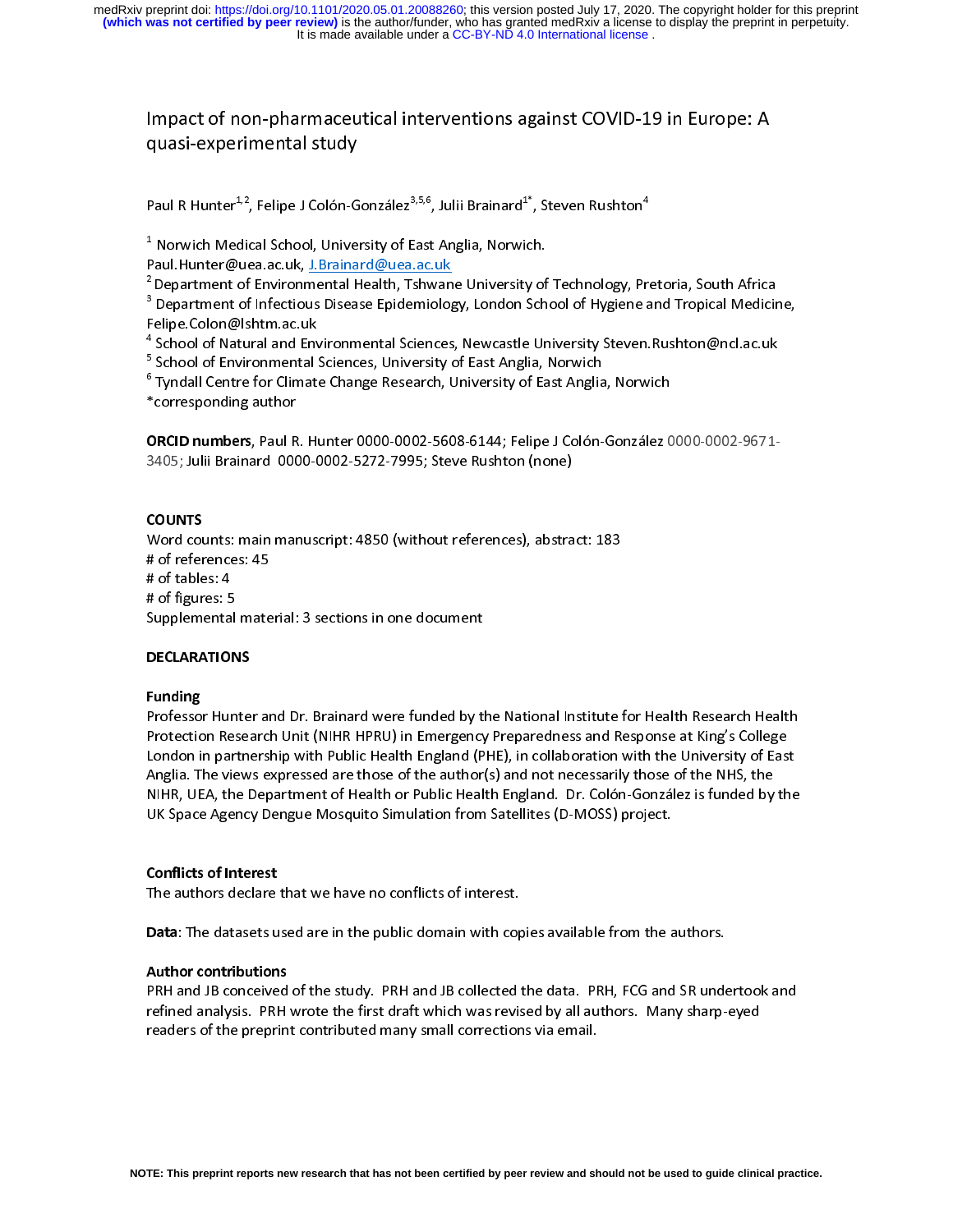## Impact of non-pharmaceutical interventions against COVID-19 in Europe: a quasi-experimental study

## $\overline{a}$ ABSTRACT

 $\begin{array}{c} \mathbf{1} \\ \mathbf{1} \\ \mathbf{1} \end{array}$ Interventions that have led to a significant halt on the economic and social life of so many cour<br>However, there is very little empirical evidence about which social distancing measures have the<br>most impact. We report a qu intervention that have leagued to a significant halt on the economic and social distancing measures have the<br>most impact. We report a quasi-experimental study of the impact of various interventions for<br>control of the outbr most impact. We report a quasi-experimental study of the impact of various interventions for<br>control of the outbreak. Data on case numbers and deaths were taken from the daily published<br>figures by the European Centre for D most impact. We report a quasi-imperimental study of the impact of the in the intervention of<br>control of the outbreak. Data on case numbers and deaths were taken from the daily publishe<br>figures by the European Centre for D figures by the European Centre for Disease Control and dates of initiation of various control<br>strategies from the Institute of Health Metrics and Evaluation website and published sources. Our<br>complementary analyses were mo figures by the European Centre for Disease Control and Byduation website and published source:<br>strategies from the Institute of Health Metrics and Evaluation website and published source:<br>complementary analyses were modell complementary analyses were modelled in R using Bayesian generalised additive mixed models<br>(GAMM) and in Stata using multi-level mixed effects regression models. From both sets of modelli<br>we found that closure of education complementary analyses in the intertion analysis) sum generalised in analysis of mode<br>(GAMM) and in Stata using multi-level mixed effects regression models. From both sets of mode<br>we found that closure of education facilit (GAM) we found that closure of education facilities, prohibiting mass gatherings and closure of some non-<br>essential businesses were associated with reduced incidence whereas stay at home orders and<br>closure of all non-busin essential businesses were associated with reduced incidence whereas stay at home orders and<br>closure of all non-businesses was not associated with any independent additional impact. Our results<br>could help inform strategies could help inform strategies for coming out of lockdown.<br>Keywords: COVID-19, control measures, stay at home, collinearity, Bayesian GAMM

Keywords: COVID-19, control measures, stay at home, collinearity, Bayesian GAMM  $\frac{1}{2}$ Keywords: COVID-19, control measures, stay at home, collinearity, Bayesian GAMM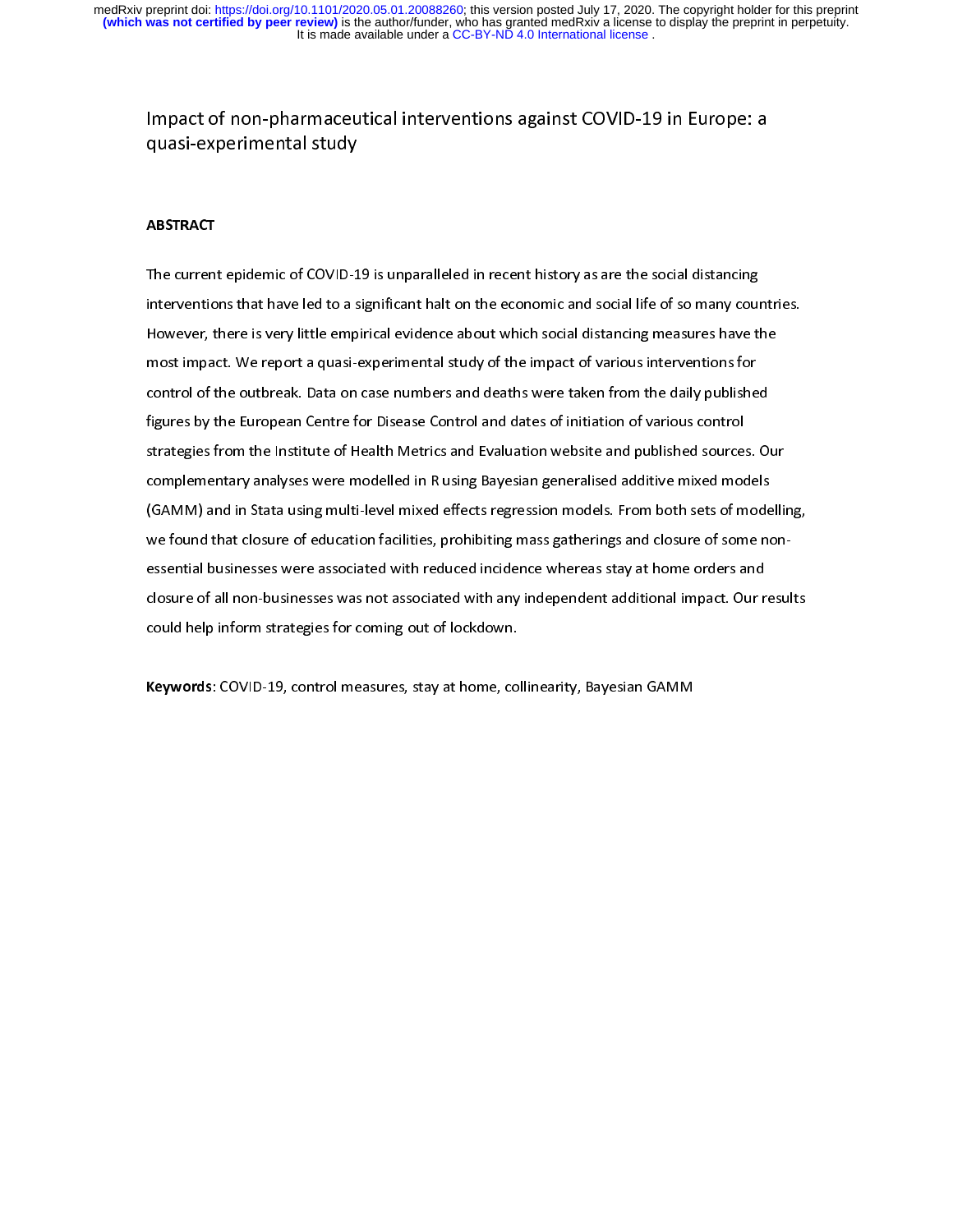#### **INTRODUCTION**

epidemic being measured by the number of cases and deaths, but also by its impact on overloaded<br>health services and deleterious impacts on quality of life and near-future economic prospects. Wider<br>society was subjected to epidemic being measure but, and such a trace and death services and deleterious impacts on quality of life and near-future economic prospects. Wide<br>society was subjected to an almost total stasis of social and cultural lif health services and deletering impacts on quality of life and deleteral terms of society was subjected to an almost total stasis of social and cultural life. The benefits of social<br>distancing was shown earliest in China, I stancing was shown earliest in China, Italy and Spain that turned the tide on their country's<br>epidemics using often severe social distancing strategies. What these examples do not do is inc<br>the relative importance of the d epidemics using often severe social distancing strategies. What these examples do not do is in<br>the relative importance of the different non-pharmaceutical/ social distancing interventions. (<br>the potentially high economic a epidemics using the relative importance of the different non-pharmaceutical/ social distancing interventions. Given<br>the potentially high economic and social costs arising from stringent control measures (1-5), it has<br>been the potentially high economic and social costs arising from stringent control measures (1-5), it has<br>been imperative to determine which social distancing measures are most effective at controlling the<br>pandemic. Imposition the potential imperative to determine which social distancing measures are most effective at controlling the pandemic. Imposition and relaxation of control measures should be informed by such knowledge.<br>Early on in pandemi pandemic. Imposition and relaxation of control measures should be informed by such knowledge.<br>Early on in pandemic response, much policy was driven by the results of mathematical models (6).<br>However, there has been debate parly on in pandemic response, much policy was driven by the results of mathematical models (6).<br>However, there has been debate about the validity and limitations of the different models for polition and modelling approach However, there has been debate about the validity and limitations of the different models for polic<br>making and modelling approaches that have been used (7-10). It is also useful to assess empirical<br>evidence of what aspects making and modelling approaches that have been used (7-10). It is also useful to assess empirical<br>evidence of what aspects of currently applied non-pharmaceutical control measures have or have<br>not been effective. making and modelling approaches that have been used (1-10). It is also useful to assess have or have<br>evidence of what aspects of currently applied non-pharmaceutical control measures have or have<br>not been effective.<br>A quas

evidence of the video of the same of the same of the same of the aspects of the discreption.<br>A quasi-experimental study design is an observational study where the allocation to receive the<br>intervention (or not) is not rand not be<br>A quasi-experiment<br>intervention (or not<br>interventions aimed  $\frac{1}{i}$ Intervention (or not) is not randomly made (11). Most European states introduced a similar suite<br>interventions aimed at reducing contact between individuals to reduce transmission. However, t<br>different types of interventio interventions aimed at reducing contact between individuals to reduce transmission. However, the<br>different types of intervention used and their timing varied from one country to another. No<br>measure was imposed by all Europ different types of intervention used and their timing varied from one country to another. No<br>measure was imposed by all European countries. Where measures were put in place, they were<br>often imposed at different points in t different types of the reasure was imposed by all European countries. Where measures were put in place, they we<br>often imposed at different points in the development of the epidemics. By late April 2020, so<br>European countri measure was imposed at different points in the development of the epidemics. By late April 2020, some<br>European countries were easing control measures so late April was a good point to take stock of<br>intervention effects. Th European countries were easing control measures so late April was a good point to take stock of<br>intervention effects. This situation offered a unique opportunity to investigate the putative impa<br>of the various types of int European countries were easing control measures of the eigens point of the various types of intervention, as each individual-country epidemic forms what is effectively<br>chrono-sequence of disease spread. The intervention st of the various types of intervention, as each individual-country epidemic forms what is effectively a<br>chrono-sequence of disease spread. The intervention strategies could then be compared as<br>interrupted time series. chrono-sequence of disease spread. The intervention strategies could then be compared as<br>interrupted time series.<br>We report here analyses of trends in both reported cases and deaths across 30 European countries

interrupted time series.<br>We report here analyses of trends in both reported cases and deaths across 30 European cou<br>with rather different approaches to and timing of restrictions. We use a quasi-experimental interrupted interests<br>We report here analyses<br>with rather different app<br>approach to identify whi りしこう こうしょう こうしょう こうしゃ こうしゃく しゅうしゃ しんこう しんしゅう しゅうしょう しゅうしゃ With rather different approaches to and timing of restrictions. We use a quasi-experimental<br>approach to identify what affects such restrictions may have had on the control of the epidemic. approach to identify what affects such restrictions may have had on the control of the epidemic. approach to identify what affects such restrictions  $m$   $\mu$  and  $\mu$  and  $\mu$ .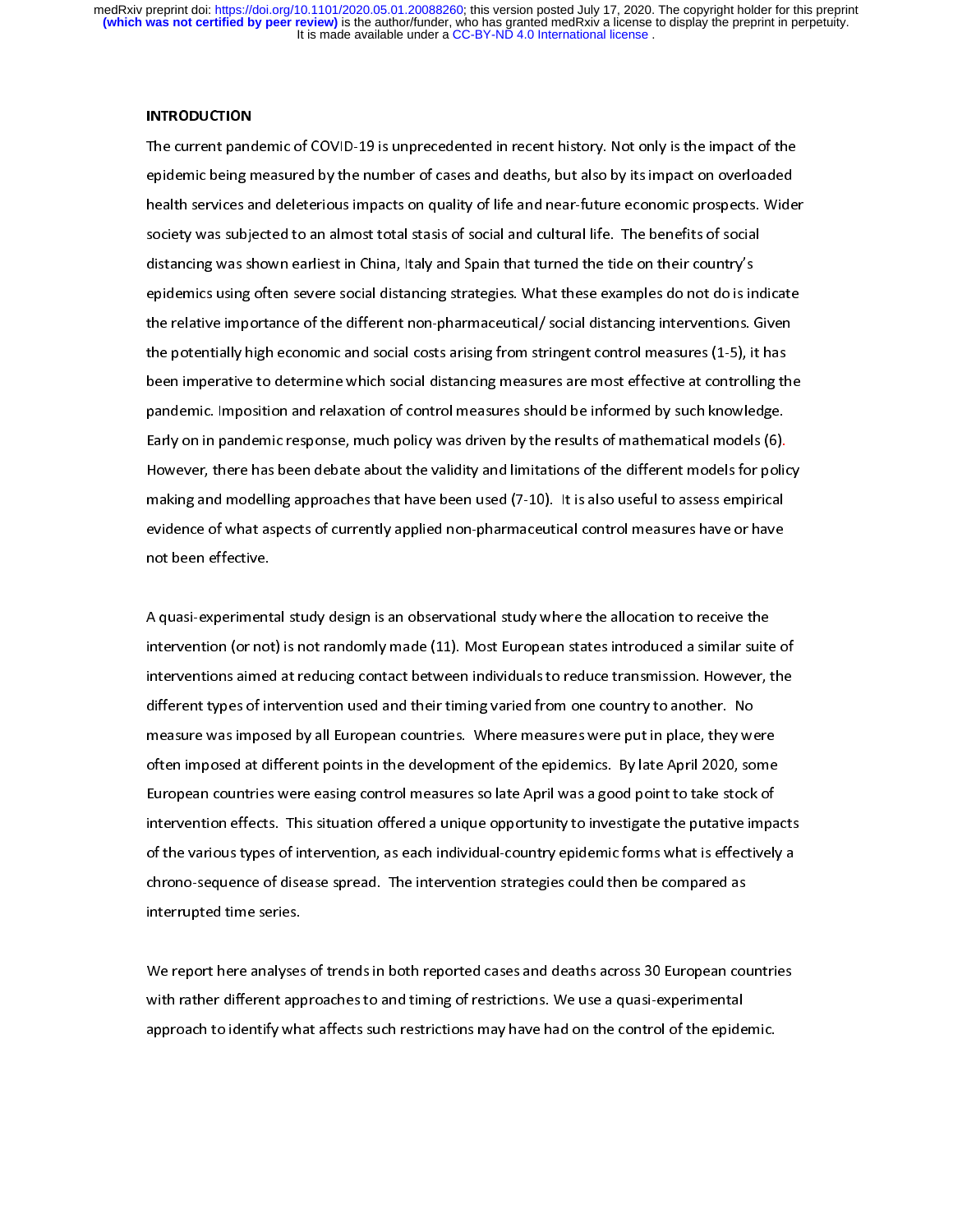#### **METHODS**

Data<br>Data on new cases and deaths reported by all countries were obtained by the European Centre for<br>Disease Control (https://www.ecdc.europa.eu/en/publications-data/download-todays-data-<br>geographic-distribution-covid-19-c Disease Control (https://www.ecdc.europa.eu/en/publications-data/download-todays-data-<br>geographic-distribution-covid-19-cases-worldwide)</u>. Data up to 24<sup>th</sup> April are included. For the UK<br>we used only pillar 1 case numbers results (swab testing for health, social care and other essential workers and their households) as geographic-distribution-covid-19-cases-worldwide)</u>. Data up to 24<sup>aa</sup> April are included. For the UK<br>we used only pillar 1 case numbers. Pillar 1: swab testing in Public Health England laboratories and<br>National Health Serv Wational Health Service hospitals for those with a clinical need, and health and care workers. Pillar 2<br>results (swab testing for health, social care and other essential workers and their households) as<br>reported daily on <u></u> results (swab testing for health, social care and other essential workers and their households) as<br>reported daily on <u>https://www.gov.uk/guidance/coronavirus-covid-19-information-for-the-<br>public#history</u> were removed from reported daily on <u>https://www.gov.uk/guidance/coronavirus-covid-19-information-for-the-</u><br>
<u>public#history</u> were removed from the case numbers, as pillar 2 sampling was only introduced late<br>
in the course of the UK epidemi reported world direct the ps://www.world direct starter coronavirus<sub>[1]</sub>. In order to compare in the course of the UK epidemic and inflated total case numbers relative to earlier in the UK<br>outbreak. We also adjusted by the number of tests reported per 1 million population taken as of 16<sup>1</sup><br>April from worldometer (h outbreak. We also adjusted by the number of tests reported per 1 million population taken a<br>April from worldometer (https://www.worldometers.info/coronavirus/). In order to compare<br>series for different countries with diffe outbreak. We also adjusted by the number of tests reported per 1 million population taken as of 16"<br>April from worldometer (https://www.worldometers.info/coronavirus/). In order to compare time<br>series for different countri series for different countries with different dates of onset for their own epidemics we chose to<br>define the onset as the first day after the latest time where there were two or more consecutiv<br>days with no cases reported. define the onset as the first day after the latest time where there were two or more consecutive

The dates when (if at all) each of the various social restrictions were imposed for 30 European countries were given by the Institute of Health Metrics and Evaluation Data (IHME)<br>(https://covid19.healthdata.org/). The six categories are "Mass gathering restrictions", "Initial ד<br>(<br>} Countries were given by the Institute of Health Metrics and Evaluation Data (IHME)<br>(https://covid19.healthdata.org/). The six categories are "Mass gathering restrictions", "Initial<br>business closure", "Educational facilitie commer were given by the Institute of Health Metrics and Evaluation Data (IMME)<br>(https://covid19.healthdata.org/). The six categories are "Mass gathering restriction<br>business closure", "Educational facilities closed", "Non (matrim) business closure", "Educational facilities closed", "Non-essential services closed" and "Stay at horder" and "Travel severely limited". However, no country was listed in the dataset as having stravel restrictions order" and "Travel severely limited". However, no country was listed in the dataset as having severe<br>travel restrictions and this was dropped from any further analysis. The IHME definitions of these<br>measures are given on t travel restrictions and this was dropped from any further analysis. The IHME definitions of these<br>measures are given on their website. Paraphrasing the definitions.<br>• Mass gathering restrictions are mandatory restrictions

- travel restrictions and the this was dropped from any further analysis. The IHME definitions is measures are given on their website. Paraphrasing the definitions of  $\blacksquare$ <br>• Mass gathering restrictions are mandatory restri measure of the Mass gathering restrictions are mandatory restrictions on power.<br>
• The first time that there was any mandatory closure of bus •
	- Mass games are matched in the restrictions are mandatory of an interest in private first time that there was any mandatory closure of businesses, not necessarily all businesses. Usually such initial closures would primaril The first time that there was any mandatory closure of businesses, not necessarily all<br>businesses. Usually such initial closures would primarily affect business such as<br>entertainment venues, bars and restaurants.<br>Where non  $\bullet$ The first time sees. Usually such initial closures would primarily affect business such as<br>The first time that there are was any mandatory closes.<br>There non-essential businesses are ordered to close, this usually include m
	- businesses. Usually such initial closures would principly incorporate businesses entertainment venues, bars and restaurants.<br>Where non-essential businesses are ordered to close, this usually include many<br>businesses than we Where non-essential businesses are ordered<br>businesses than were in the first closure cate;<br>includes general retail stores and services suc • businesses than were in the first closure category. The second wave of closures likely<br>includes general retail stores and services such as hairdressers.<br>  $\begin{pmatrix} 0 & 0 \end{pmatrix}$  includes general retail stores and services such as hairdressers. includes general retail stores and services such as hairdressers.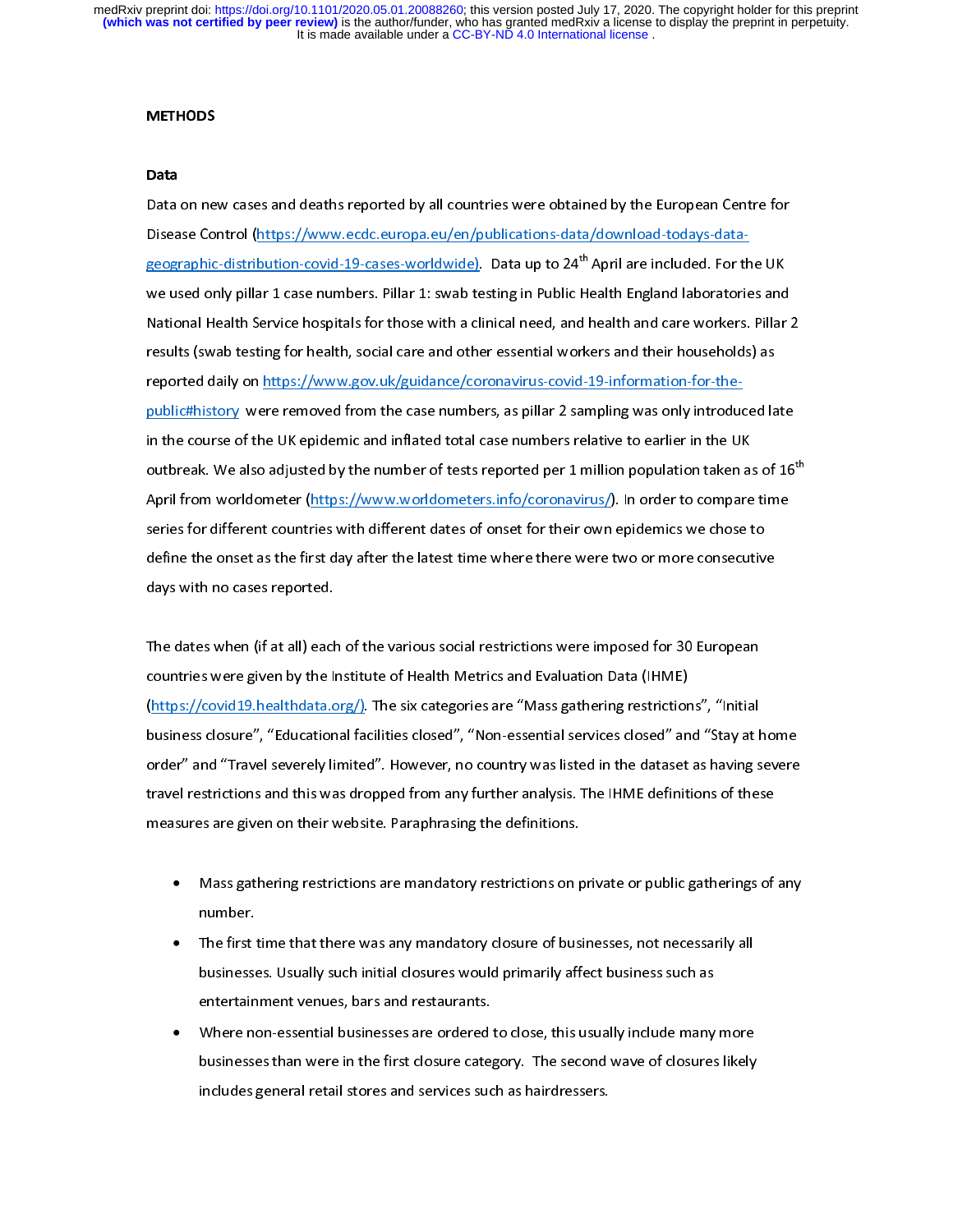- •
- Education factor factors at the student teaching.<br>
Education factors all individuals unless travelling for essential services. They allow<br>
Close contact only with people of the same household and perhaps some outdoors exer Stay at home orders affect all individuals<br>close contact only with people of the sar<br>els adjusted for when countries started t •

Stay at home orders affect annual state and start any process close contact only with people of the same household and perhaps some outdoors exercise<br>els adjusted for when countries started to advise or mandate their citiz close contact only miniperpressive contact only strategies and perhaps some cannot increase<br>els adjusted for when countries started to advise or mandate their citizens to wear face<br>r coverings (dates of face cover measures げい masks or coverings (dates of face cover measures are listed in Supplemental Material 1). We do<br>assess face cover wearing as an independent control measure because of heterogeneity in how<br>wearing of face coverings in the co masks face cover wearing as an independent control measure because of heterogeneity in how the<br>wearing of face coverings in the community was encouraged or mandated and in what contexts. We<br>also adjusted by the number of t wearing of face coverings in the community was encouraged or mandated and in what contexts. W<br>also adjusted by the number of tests reported per 1 million population taken on the 17<sup>th</sup> April from<br>WorldoMeter (https://www.w also adjusted by the number of tests reported per 1 million population taken on the 17<sup>th</sup> April from<br>WorldoMeter (https://www.worldometers.info/coronavirus/). also adjusted by the number of tests reported per 1 million population taken on the 17"' April from<br>WorldoMeter (https://www.worldometers.info/coronavirus/).<br><mark>Analyses</mark>

### Analyses

worldometer (https://www.worldometers.info/coronavirus/).<br>Analyses<br>We undertook two sets of analyses.  $\frac{1}{\sqrt{2}}$ 

 We undertook two sets of analyses.<br>The first analysis was done in R using Bayesian generalised additive mixed models (GAMM) to adjust<br>for spatial dependency in disease between nation states. The variance in the COVID-19 da ד<br>f<br>t The first analysis was denoted analysis y strangent and all the first and the COVID-19 data was four<br>for spatial dependency in disease between nation states. The variance in the COVID-19 data was four<br>orders of magnitude l for spatial dependency in distance between nation states with change in the variance in the variance orders of magnitude larger<br>than the mean number of deaths. Consequently, models were fit using a negative binomial<br>specif than the mean number of deaths. Consequently, models were fit using a negative binomial<br>specification to account for potential over-dispersion in the data.<br>Let *Yi,t* be the number of COVID-19 cases or deaths for country

specification to account for potential over-dispersion in the data.<br>Let *Yi,t* be the number of COVID-19 cases or deaths for country  $i = 1, \dots, l$  at time  $t = 1, \dots, T$ <br>The general algebraic definition of the models is given Let *Yi,t* be the number of COVID-19 cases or deaths for country *i* =<br>The general algebraic definition of the models is given by:  $\frac{1}{\sqrt{2}}$ The general algebraic definition of the models is given by:<br>The general algebraic definition of the models is given by:<br> $Y_{i,t}|\mu_{i,t} \otimes \sim NegBin(\mu_{i,t}, \boxtimes)$ ,

$$
Y_{i,t}|\mu_{i,t},\mathbb{Z}\sim NegBin(\mu_{i,t},\mathbb{Z}),
$$

The general algebraic definition of the models is given by:<br> $Y_{i,t}|\mu_{i,t} \boxtimes \sim NegBin(\mu_{i,t} \boxtimes),$ where Yi, $t$  is the number of COVID-19 cases or deaths for country  $i$  = 1, …, / at time  $t$  = 1, …,  $\mu_{i,t}$  is  $\frac{1}{t}$ 、<br>t<br>c the predicted number of COVID-19 cases or deaths for country *i* and time *t*, and  $\mathbb{Z} > 0$  is the negative<br>binomial dispersion parameter. A logarithmic link function of the expected number of cases or<br>deaths was model binomial dispersion parameter. A logarithmic link function of the expected number of cases or deaths was modelled as:<br> $\log(\mu_{i,t}) = \alpha + \log(P_{i,d[t]}) + \delta D_{i,d[t]} + \mathbb{R}R_{i,d[t]} + \sum_k X_{i,t,k} + u_i + v_i,$ 

$$
\log(\mu_{i,t}) = \alpha + \log(P_{i,d[t]}) + \delta D_{i,d[t]} + \mathbb{R}R_{i,d[t]} + \sum_{k} X_{i,t,k} + u_i + v_i,
$$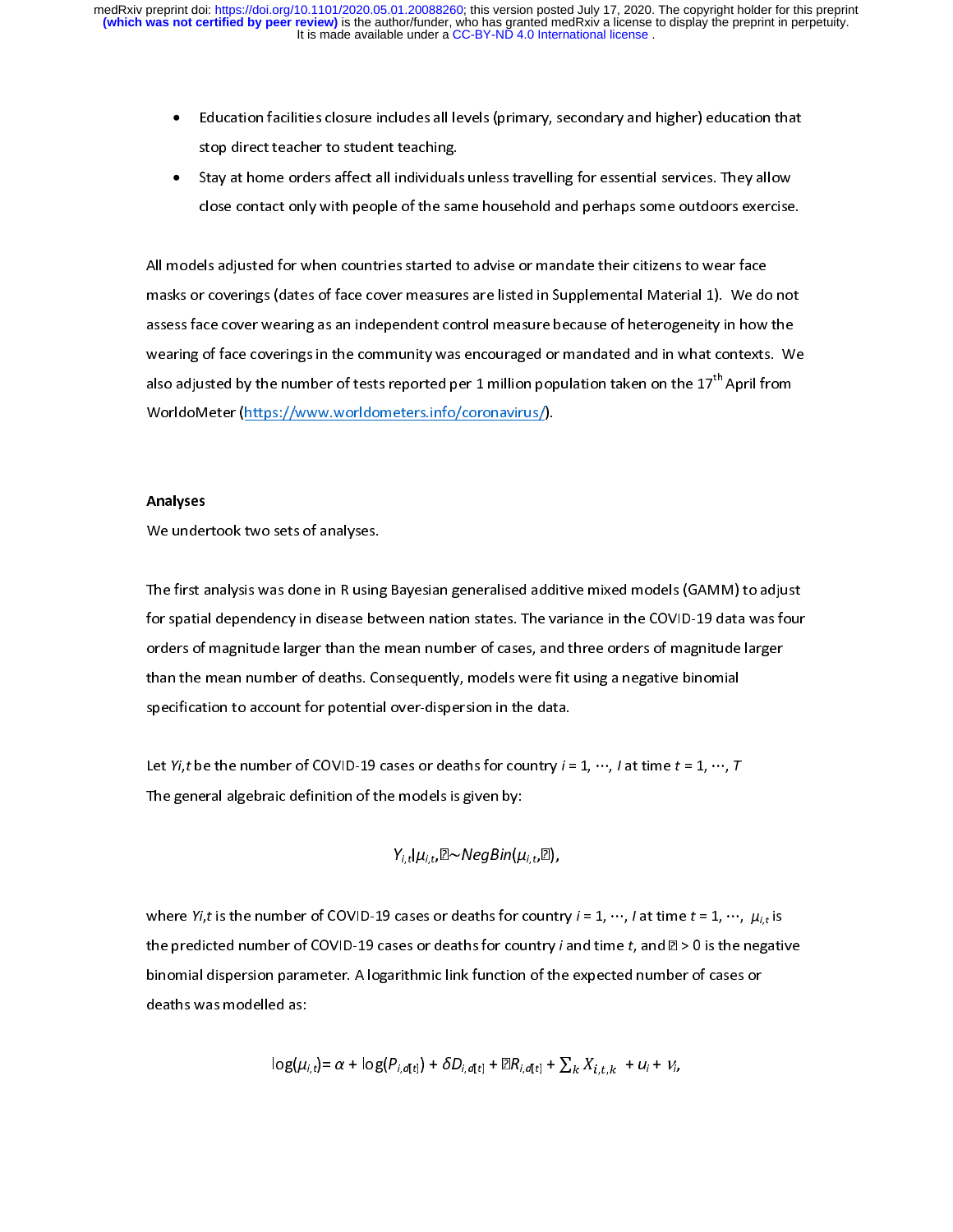country *i* and day  $d[t]$  was included as an offset to adjust case counts by population.  $D_{i,d[t]}$  is a linear<br>term for the number of days since the outbreak started, with coefficient  $\delta$ .  $R_{i,d[t]}$  is a linear function<br>of country rand day d<sub>[t]</sub> was included as an onset to adjust case counts by population. *D<sub>i,d[t]</sub>* is a linear<br>term for the number of days since the outbreak started, with coefficient  $\delta$ .  $R_{i,d[t]}$  is a linear function<br>of of the number of COVID-19 tests carried out per country *i* at day  $d[t]$ , with regression coefficient  $\mathbb{Z}$ . *X* is a matrix of *k* intervention measures (e.g. school and business closures) with regression coefficients of the number of COVID-19 tests carried out per country *f* at day  $a[t]$ , with regression coefficients. X<br>is a matrix of *k* intervention measures (e.g. school and business closures) with regression coefficients<br>*8.* Inter is a matrix of *k* intervention measures (e.g. school and business closures) with regression coefficients<br>*6.* Intervention measures comprise of an index of 1, …,N number of days following the intervention<br>being implemente B. Intervention measures comprise of an index of 1, ⋯,N number of days following the intervention<br>being implemented. We assumed that the imposition of each intervention led to cumulative<br>changes in effect. Intervention me changes in effect. Intervention measures were included in the model as a random effect to a<br>for potential non-linearities in the exposure-response relationship. Unknown confounding fac<br>with spatial dependency that represe for potential non-linearities in the exposure-response relationship. Unknown confounding factors<br>with spatial dependency that represent, for example, human mobility, were incorporated using<br>spatially correlated (i.e. stru with spatial dependency that represent, for example, human mobility, were incorporated using<br>spatially correlated (i.e. structured) random effects  $(u_i)$  and independent, identical and normal<br>distributed (i.e. unstructured spatially correlated (i.e. structured) random effects  $(u_i)$  and independent, identical and normal<br>distributed (i.e. unstructured) random effects  $(v_i)$  for each country *i*. Spatial random effects were<br>specified using a Be spatially correlated (i.e. structured) random effects ( $u_i$ ) for each country *i*. Spatial random effects were specified using a Besag-York-Mollie model to account for spatial dependencies and unstructured variation betwe distributed (i.e. unstructured) random effects (*V<sub>i</sub>*) for each country *i*. Spatial random effects were<br>specified using a Besag-York-Mollie model to account for spatial dependencies and unstructured<br>variation between co specified using the Deviance Information<br>Variation between countries (12) . Goodness of fit was evaluated using the Deviance Information<br>Criterion (DIC). Models were fitted in R version 3.6.1 using the INLA package.<br>The se

Criterion (DIC). Models were fitted in R version 3.6.1 using the INLA package.<br>The second analysis was a multi-level mixed effects regression analysis in STATA v 16.1. We used a<br>mixed effects negative binomial regression m Criterion (DIC). Models were fitted in the India of the India, procession analysis in STA<br>The second analysis was a multi-level mixed effects regression analysis in STA<br>mixed effects negative binomial regression model with ד<br>ו<br>f mixed effects negative binomial regression model with cases or deaths on a specific day as the<br>outcome variable, country population as the exposure variable, country as a mixed effect, and days<br>from start of the epidemic a outcome variable, country population as the exposure variable, country as a mixed effect, and of<br>from start of the epidemic as a fixed effect. All main interventions were included as categorical<br>effects in the model as the out countries that the epidemic as a fixed effect. All main interventions were included as categorical fixed<br>effects in the model as the number of weeks after the start of the intervention with day 1 being the<br>day followin effects in the model as the number of weeks after the start of the intervention with day 1 being the<br>day following the intervention implementation. In sensitivity and collinearity checks (using Stata),<br>we dropped each of t day following the intervention implementation. In sensitivity and collinearity checks (using Stata),<br>we dropped each of the main predictor variables (intervention timings) from the final equation and<br>noted if the regressio day following the intervention implementation in collimity, and collimitativy check (and, 3 class), we dropped each of the main predictor variables (intervention timings) from the final equation and noted if the regression we dropped if the regression parameter and standard errors of remaining predictor variables changed<br>dramatically or if the coefficients reversed trend (eg., went from suggesting increase to suggesting<br>decrease). notes in the regression parameter and standard errors of remaining predictor variables changed<br>dramatically or if the coefficients reversed trend (eg., went from suggesting increase to suggestin<br>decrease).<br>We also checked

decrease).<br>We also checked for collinearity between the predictor variables by calculating the variance inflation<br>factors (VIF) for the predictors and by calculating the condition number using the coldiag2 command decrease).<br>We also ch<br>factors (VIF<br>in STATA. A \<br>|<br>|<br>\ Mexicons (VIF) for the predictors and by calculating the condition number using the coldiag2 command<br>in STATA. A VIF of < 10 suggests that predictor data do not have multi-collinearity problems. VIF<br>values > 10.0 need to b factors (VIF) for the predictors and a) calculating the conditional terms and problems. VIF<br>values > 10.0 need to be considered with regard to other model diagnostics, such as condition index<br>and eigenvalues. A condition values > 10.0 need to be considered with regard to other model diagnostics, such as condition in<br>and eigenvalues. A condition number > 15 with any variance proportions above 0.9, or if<br>eigenvalues were < 0.01 could suggest values such a 10.0 need to be considered with regard to other mogeliancy, such as considered as<br>and eigenvalues. A condition number > 15 with any variance proportions above 0.9, or if<br>eigenvalues were < 0.01 could suggest eigenvalues were < 0.01 could suggest collinearity that undermines confidence in coefficient<br>estimates, according to guidance in Chatterjee and Hadi 2015 (13) and Regorz 2020 (14). In addition, estimates, according to guidance in Chatterjee and Hadi 2015 (13) and Regorz 2020 (14). In a<br>estimates, according to guidance in Chatterjee and Hadi 2015 (13) and Regorz 2020 (14). In a estimates, according to guidance in Chatterjee and Hadi 2015 (13) and Regorz 2020 (14). In addition,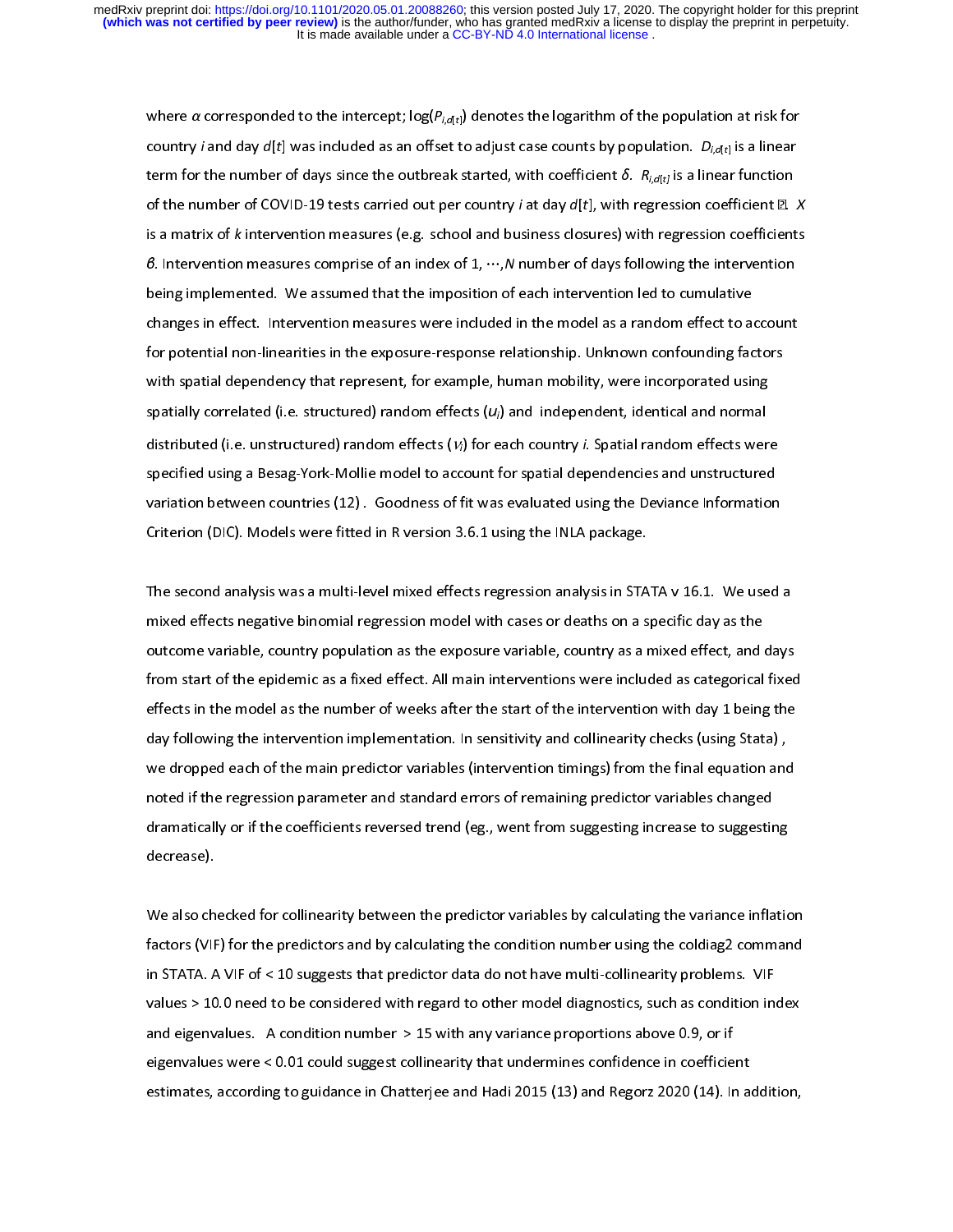as sensitivity analysis, within analysis 2 we reran the model dropping each predictor variable in turn<br>to determine whether or not the regression parameters and their standard errors were changed<br>substantially.<br>RESULTS to determine whetentially.<br>The substantially.<br>Table 1 gives the estimated date of the start of the epidemic in each country and when each of th

substantially.<br>RESULTS<br>Table 1 gives t<br>five interventi |<br>|<br>| RESULTS<br>Table 1 gi<br>five inten<br>was not in<br>closure", five intervention types were implemented, according to the IHME website. "Travel severely limited"<br>was not introduced in any European country. "Mass gathering restrictions", "initial business<br>closure", "educational facilit Five intervention of the Indian of the Indian were strictions and introduced in any European country. "Mass gathering restrictions", "initial business<br>closure", "educational facilities closed", "non-essential services clos closure", "educational facilities closed", "non-essential services closed" and "stay at home or<br>were respectively implemented by 29, 28, 29, 23 and 19 countries. In three countries (Germ<br>Italy and Spain) the restrictions w were respectively implemented by 29, 28, 29, 23 and 19 countries. In three countries (Germany,<br>Italy and Spain) the restrictions were not implemented uniformly through the country and so we<br>took the median date. Italy was Italy and Spain) the restrictions were not implemented uniformly through the country and so we took the median date. Italy was the first country to enter the epidemic on  $22^{nd}$  February and Lithuania the last on  $14^{th}$  Italy and Spannist to enter the epidemic on  $22^{nd}$  February and Lithuania the last on  $14^{th}$  march. Half of all countries had their epidemic start on or before  $27^{th}$ <br>February. took the median date. Italy was the first country to enter the epidemic on 22"" February and<br>Lithuania the last on 14<sup>th</sup> march. Half of all countries had their epidemic start on or before 27<br>February.<br><mark>Analysis 1</mark> Lithuania the last on 14"" march. Half of all countries had their epidemic start on or before 27""<br>February.<br><mark>Analysis 1</mark><br>Model metrics are presented in Table 2, while the model results (effects of each intervention o<sub>l</sub>

#### Analysis 1

Ferraary.<br>Analysis 1<br>Model me<br>cases and ノー・ミ cases and deaths) are shown in Table 3. The dispersion parameter evaluates whether the model<br>able to cope with potential dispersion in the data. When the value is close to 1 (as it is here) the<br>model is shown to do well at able to cope with potential dispersion in the data. When the value is close to 1 (as it is here) the model is shown to do well at accounting for dispersion. The coefficients on case detection and deaths do not go below the model is shown to do well at accounting for dispersion. The coefficients on case detection and<br>deaths do not go below the reference of 1.0 (pre implementation value) until 14 days for most<br>interventions, especially mass ga deaths do not go below the reference of 1.0 (pre implementation value) until 14 days for most<br>interventions, especially mass gatherings and school closure measures. Apparent increases in th<br>first 10 or days after intervent interventions, especially mass gatherings and school closure measures. Apparent increases in the first 10 or days after interventions were implemented for cases or deaths reflect expected time<br>disease development and progr first 10 or days after interventions were implemented for cases or deaths reflect expected time for<br>disease development and progression after exposure. The increase is very likely to continue for the<br>first 10-14 days becau disease development and progression after exposure. The increase is very likely to continue for the<br>first 10-14 days because of exponential disease spread that happened before measures were<br>imposed. This pattern fits with disease development and progression after expression transference incrypting the setting of the increase first<br>first 10-14 days because of exponential disease spread that happened before measures were<br>imposed. This pattern imposed. This pattern fits with the understood disease incubation, development and concuri<br>ascertainment processes. The median incubation period is understood to be 4-7 days (15-17)<br>case ascertainment tended to require an case ascertainment tended to require an elapse of 2-10 more days (18). For severe cases (those who<br>are hospitalised), 8-14 days post symptom onset tends to coincide with start of a 5-7 day long period<br>of peak disease sever case ascertainment tended to require an elapse of 2-10 more days (18). For severe cases (those who<br>are hospitalised), 8-14 days post symptom onset tends to coincide with start of a 5-7 day long period<br>of peak disease sever are hospitalised), 8-14 days post symptom onset tends to coincide with start of a 5-7 day long period<br>of peak disease severity (19). As a result, we expect no intervention could have strongly affected<br>case counts in under are hospitalised), 8-14 are hospitalised of peak disease severity (19). As a result, we expect no intervention could have strongly affected case counts in under about 7 days, and no intervention could strongly reduce count  $\cos$  case counts in under about 7 days, and no intervention could strongly reduce counts of death in k<br>than 2-3 weeks. case counts in under about 7 days, and no intervention could strongly reduce counts of death in less of death in less of death in less of death in less of death in less of death in less of death in less of death in less o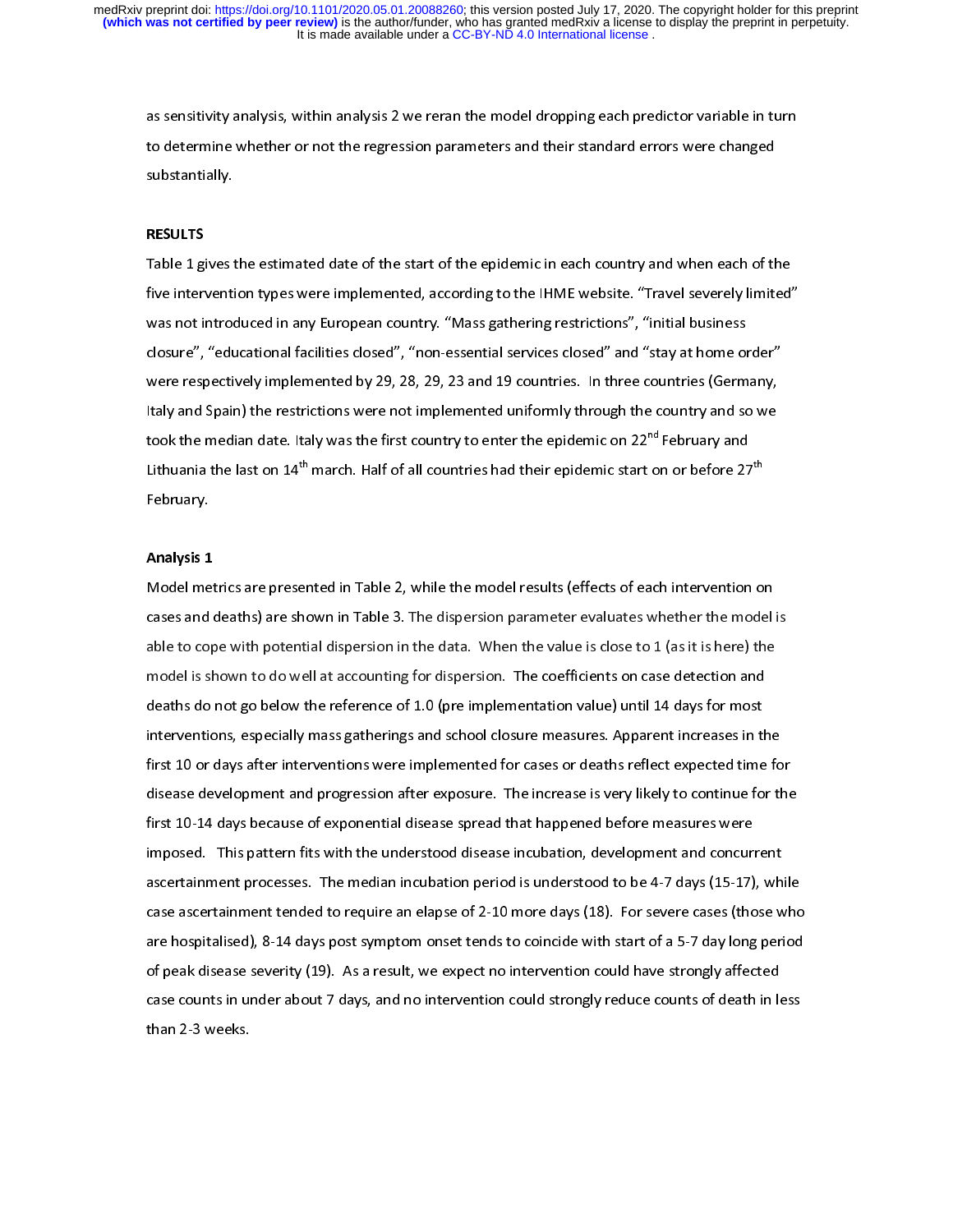The exposure-response relationships estimated by the models are presented in Figures 1 (cases) and<br>Figure 2 (deaths). The *X* axis represents the days since the intervention started and the *Y* axis<br>indicates the logarithm Figure 2 (deaths). The X axis represents the days since the intervention started and the Y axis<br>indicates the logarithm of the risk ratio. It can be observed that mass gathering restrictions ha<br>negative effect on the numbe indicates the logarithm of the risk ratio. It can be observed that mass gameing restriction that the<br>intervention started increases. A similar effect is observed for the initial closure of business and the<br>closure of educa intervention started increases. A similar effect is observed for the initial closure of business an closure of education facilities with less cases occurring as the number of days since the intervincreases. The closure of intervention started increases. The closure of education facilities with less cases occurring as the number of days since the intervention<br>increases. The closure of non-essential business does not appear to have a signific increases. The closure of non-essential business does not appear to have a significant effect on the<br>number of COVID-19 cases. This is evident as the estimated relationship and its 95% credible interval<br>stay close to zero increases of COVID-19 cases. This is evident as the estimated relationship and its 95% credible interv<br>stay close to zero on the Y axis. Surprisingly, stay-home measures showed a positive association wit<br>cases. This means stay close to zero on the Y axis. Surprisingly, stay-home measures showed a positive association with<br>cases. This means that as the number of lock-down days increased, so did the number of cases.<br>Negative associations were stay and the Y and S of the N axis cases. This means that as the number of lock-down days increased, so did the number of cases.<br>Negative associations were estimated for mass gatherings, initial business closure and the cl Negative associations were estimated for mass gatherings, initial business closure and the closu<br>educational facilities; while a non-significant effect was estimated for non-essential business clo<br>The stay-home measures sh Negative associational facilities; while a non-significant effect was estimated for non-essential business closure.<br>The stay-home measures showed an inverted U quadratic effect with an initial rise of cases up to day<br>20 of The stay-home measures showed an inverted U quadratic effect with an initial rise of cases up to day<br>20 of the intervention followed by a decrease in cases. These results suggest that stay at home<br>orders may not be require The stay-home measures interest annualized a <sub>p</sub> annualized user minimum measures supplesting.<br>20 of the intervention followed by a decrease in cases. These results suggest that stay at home<br>orders may not be required to e

20 of the intervention following a successive intervention following engages that stay, at home<br>orders may not be required to ensure outbreak control.<br>Figures 3 and 4 shows the association between actual cases and deaths i Figures 3 and 4 shows the association between actual ca<br>as 7 day rolling means, and the numbers predicted by th<br>many countries there is a reasonable correlation betwee F<br>C<br>C Figures 3 and 4 shows as 7 day rolling means, and the numbers predicted by the models on cases and deaths. Although fo<br>Figures 3 are associated correlation between the two this is not the case for all<br>countries and particu as 7 day rolling means, and alternative predicted by the interest on case for all countries and particularly the smaller countries. This is most noticeable for Sweden which had lower numbers of cases and deaths than predic countries and particularly the smaller countries. This is most noticeable for Sweden which ha<br>numbers of cases and deaths than predicted, though this could be explained by partial<br>implementation of controls and unmandated commer and particularly the smaller commer constraint to the explained by partial<br>numbers of cases and deaths than predicted, though this could be explained by partial<br>implementation of controls and unmandated behavioural implementation of controls and unmandated behavioural change in the population. Th<br>would suggest that, at least for some countries, our model does not capture all the tem<br>changing variables influencing the spread of the di implementation of controls and annuncient behaviour change in the population film of controls and would suggest that, at least for some countries, our model does not capture all the temporally<br>changing variables influencin

would suggest that, at least for some countries, our model does not capture an including temporal,<br>changing variables influencing the spread of the disease.<br>The maps of the posterior means of the country-specific risk rati changing candate ministing the spread of the disease.<br>The maps of the posterior means of the country-specific<br>maps can be interpreted as the residual risk ratio for each<br>covariates in the model. Figure 5 also shows the cou  $\frac{1}{3}$ The maps can be interpreted as the residual risk ratio for each country after accounting for all other<br>covariates in the model. Figure 5 also shows the country-specific posterior probability of exceedione case or one death covariates in the model. Figure 5 also shows the country-specific posterior probability of exceed<br>one case or one death. The proportion of spatial variance explained by the models is 16% for the<br>case-specific model, and 15 one case or one death. The proportion of spatial variance explained by the models is 16% for the<br>case-specific model, and 15% for the death-specific model.<br>Analysis 2 one case-specific model, and 15% for the death-specific model.<br>Case-specific model, and 15% for the death-specific model.<br>For confirmation and comparison, the analysis was repeated using a multilevel mixed effects mod

#### Analysis 2

case-specific model.<br>Analysis 2<br>For confirmation and comparison, the analysis was repeate<br>with results shown in Table 4. The conclusions of this analys ノト with results shown in Table 4. The conclusions of this analysis were the same as for the hierarchical with results shown in Table 4. The conclusions of this analysis were the same as for the hierarchical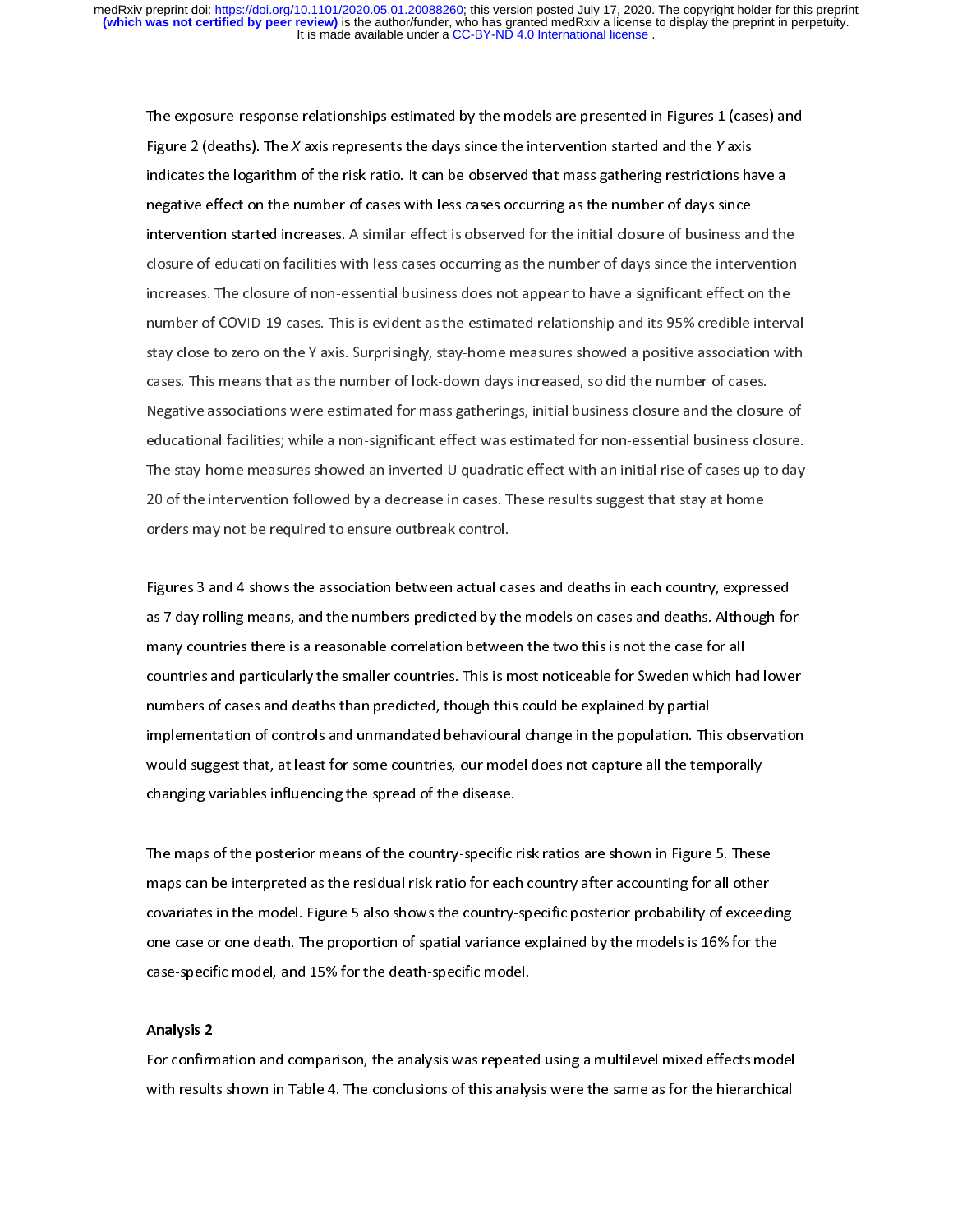probabilistic models described above. In addition, we looked at the impact of removing each<br>intervention or all interventions on the model log likelihoods. The biggest impact came from<br>removing educational closures from th removing educational closures from the model. The next biggest change came from removal of stay removing educational closure from the model. The next  $\frac{1}{2}$  change came from removal of stay.<br>home, but this intervention was not associated with a decline in epidemic risk.<br>Collinearity and sensitivity analyses

#### Collinearity and sensitivity analyses

The VIF values for the predictor variables in Analysis 1 were all less that 10 (mean VIF 5.7) except for  $\frac{1}{1}$  $\frac{1}{\pi}$ Initial business closures which gave a VIF of 10.4 (Online Resource 2). Collinearity diagnostics for<br>Analysis 2 were almost identical, in that the VIF only just exceed the 10.0 threshold and only for the<br>Initial business c Analysis 2 were almost identical, in that the VIF only just exceed the 10.0 threshold and only for t<br>initial business closures variable (Online Resource Table 3.1). The condition index exceeded 15.0 i<br>the 9<sup>th</sup> dimension ( Analysis 2 were almost variable (Online Resource Table 3.1). The condition index exceeded 15.0 in<br>the 9<sup>th</sup> dimension (Online Resource Table 3.2) and suggested some collinearity between initial and<br>non-essential business c the 9<sup>th</sup> dimension (Online Resource Table 3.2) and suggested some collinearity between initial and<br>non-essential business closure parameters. However, corresponding variance proportions in all<br>dimensions for each control non-essential business closure parameters. However, corresponding variance proportions in all<br>dimensions for each control measure were well below 0.9. The smallest eigenvalue (Online<br>Resource Table 3.3) was 0.059, which is dimensions for each control measure were well below 0.9. The smallest eigenvalue (Online<br>Resource Table 3.3) was 0.059, which is above the suggested threshold of 0.01. These test<br>group indicate that collinearity between pr Resource Table 3.3) was 0.059, which is above the suggested threshold of 0.01. These test<br>group indicate that collinearity between predictor variables did not harmfully bias the appar<br>separate contributions of each disease group indicate that collinearity between predictor variables did not harmfully bias the apparent<br>separate contributions of each disease control measure (as indicated by coefficient central<br>estimates) in our models. In addi group indicate that contributions of each disease control measure (as indicated by coefficient central<br>estimates) in our models. In addition, the standard errors of the predictors in both models were<br>relatively small and i separates) in our models. In addition, the standard errors of the predictors in both models<br>relatively small and in the sensitivity and collinearity checks, dropping each of the main pre<br>variables from the final equation o relatively small and in the sensitivity and collinearity checks, dropping each of the main predictor<br>variables from the final equation of analysis 2 did not strongly change the coefficients and standa<br>errors of remaining p variables from the final equation of analysis 2 did not strongly change the coefficients and standa<br>errors of remaining predictor variables. We conclude that there was some collinearity in our<br>models, notably between the b variables from the final equation of analysis 2 and not strongly change the coefficients and standard<br>errors of remaining predictor variables. We conclude that there was some collinearity in our<br>models, notably between the errors of remaining predictors of remainded that this was not enough to affer<br>conclusions.<br>Discussion models, notably between the business closure variables, but that the business conclusions.<br>Conclusions<br>We undertook a quasi-experimental study of the impact of various forms of social distancing

conclusions.<br>Discussion<br>We undertook a quasi-experimental study of the impact of various forms of social distancing<br>interventions on the epidemics of COVID-19 infection in 30 different European countries. Our |<br>|<br>|<br>|<br>| Discussion<br>We underte<br>interventio<br>analyses co<br>controlling Metrical a quasi-experimental steady of the impact of the terms of terms in the impaction<br>interventions on the epidemics of COVID-19 infection in 30 different European countries. Our<br>analyses confirm that the imposition of interventions on the emposition of non-pharmaceutical control measures have been effection<br>interventions of Covid-19 infection in 30 different controlling epidemics in each country. However, we were unable to demonstrate a controlling epidemics in each country. However, we were unable to demonstrate a strong impact<br>from every intervention. Closure of educational facilities, banning mass gatherings and early closure<br>of some but not necessaril from every intervention. Closure of educational facilities, banning mass gatherings and early closu<br>of some but not necessarily all commercial businesses were all associated with reduction of the<br>spread of infection. Wides from every intervention. Closure of entertainmediations, and its gatherings and early closure of some but not necessarily all commercial businesses were all associated with reduction of the spread of infection. Widespread spread of infection. Widespread closure of all non-essential businesses and stay at home orders<br>seem not to have had much additional value. seem not to have had much additional value.<br>Seem not to have had much additional value.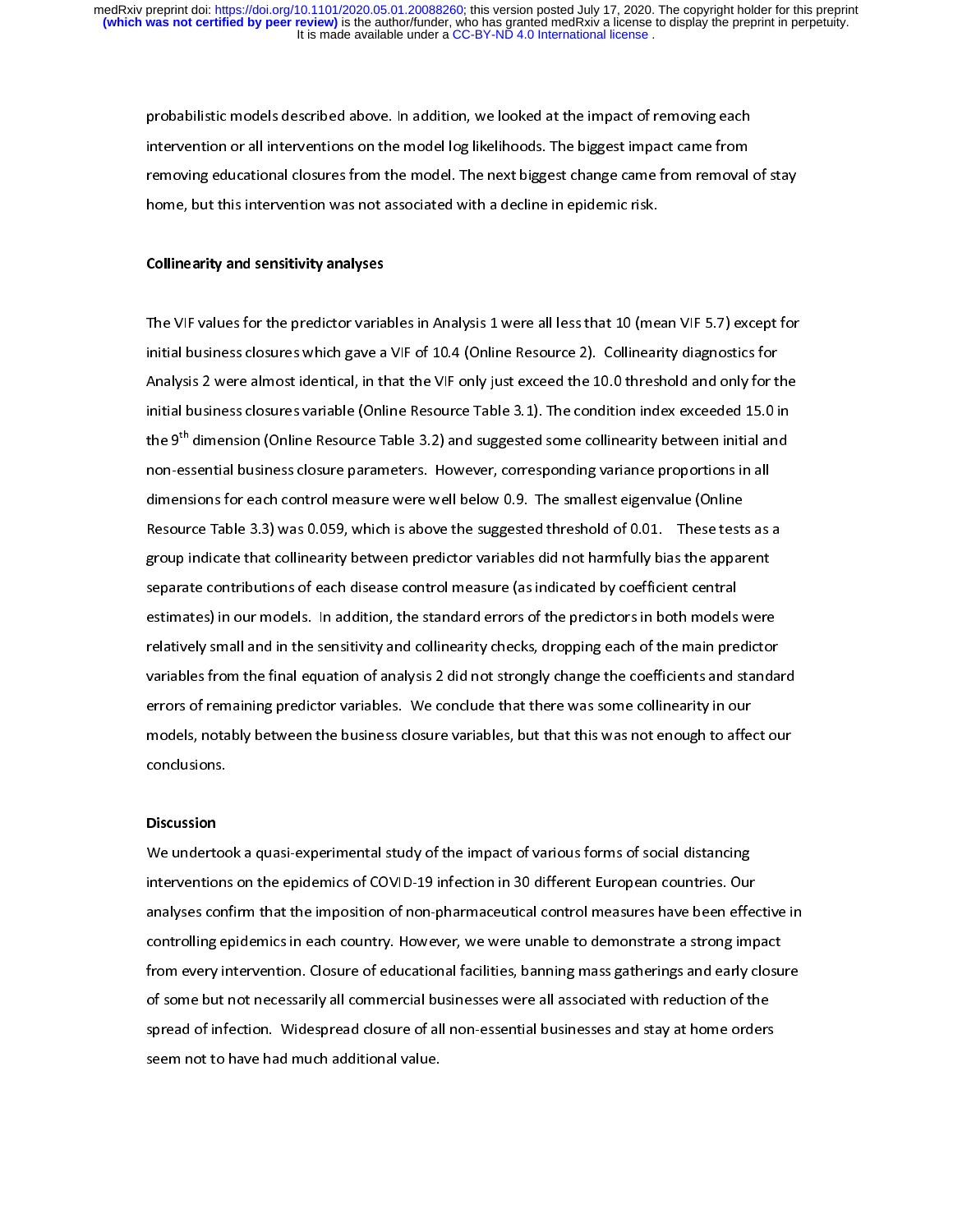We agree with other investigators that it is difficult to separate out the effects of individual control<br>measures when comparing between localities due to (very common) close chronological spacing of<br>implementation (20) – implementation (20) – but we disagree that this separation is impossible (21). We undertook<br>sensitivity and collinearity checks and did not find that these had strongly influenced the results in<br>each of Analysis 1 and 2. T sensitivity and collinearity checks and did not find that these had strongly influenced the result each of Analysis 1 and 2. The control measures were implemented progressively in time but no<br>the same order in each country the same order in each country, or indeed implemented by all countries, so it is possible to detect<br>separate effects. each of Analysis 2 and 2. The country, or indeed implemented by all countries, so it is possible to detect<br>separate effects.<br>Other studies have tried to link outbreak reduction to introduction of specific control measures

the same order in each country, or indeed implemented by all country, or in plemate to detect<br>separate effects.<br>Other studies have tried to link outbreak reduction to introduction of specific control measures usi<br>empirical separation<br>Other studies hav<br>empirical data. Sc<br>because of differe (<br>|}<br>|} empirical data. Some of their findings concur with ours. Comparisons are especially complicated<br>because of different categories of control measures and different outcome measures. For instance,<br>Pan et al (22) used counts o ent parameter of their terms in their government and comparison to the parameters. For instandance because of different categories of control measures and different outcome measures. For instandance are especially complica Pan et al (22) used counts of laboratory confirmed COVID-19 infections in Wuhan, China and<br>modelling methods to estimate the effective reproduction number (Rt) of SARS-CoV-2. They linked<br>the Rt to many control measures: *c* modelling methods to estimate the effective reproduction number (Rt) of SARS-CoV-2. They l<br>the Rt to many control measures: *cordons sanitaire,* traffic restriction, social distancing, home<br>confinement, centralized quarant the Rt to many control measures: *cordons sanitaire*, traffic restriction, social distancing, home<br>confinement, centralized quarantine, and universal symptom survey. Like us, Pan et al. divided their<br>observations into mult the Rt to many control measures: cordons samtaine, traine restriction, social distancing, none<br>confinement, centralized quarantine, and universal symptom survey. Like us, Pan et al. divided<br>observations into multiple (n=5) observations into multiple (n=5) study periods each characterised by different combinations and<br>applications of public health measures. School closures were linked to epidemic reduction. Pan et a<br>also concluded that the ev applications of public health measures. School closures were linked to epidemic reduction. Pan a<br>also concluded that the evidence was weakest for interventions implemented later (the later<br>measures included centralised qua also concluded that the evidence was weakest for interventions implemented later (the later<br>measures included centralised quarantine and treatment and proactive community surveillance for<br>symptoms) because measures imposed also concluded that the enterint in the evidence was intervention in promotive that the later<br>measures included centralised quarantine and treatment and proactive community surveillan<br>symptoms) because measures imposed ear symptoms) because measures imposed early had already achieved much additional epidemic<br>control. Thus, it appeared that school closures as well as stay at home orders and travel restrictions<br>were the most effective control symptoms) is control. Thus, it appeared that school closures as well as stay at home orders and travel restriction<br>were the most effective control measures.<br>Zhang et al (23) looked at COVID-19 spread outside of Hubei provi

control. The were the most effective control measures.<br>2 hang et al (23) looked at COVID-19 spread outside of Hubei province, China. They collected data or<br>2 confirmed cases during two distinctive time periods. They estima were the most encoure control measures.<br>Zhang et al (23) looked at COVID-19 spread<br>confirmed cases during two distinctive time<br>a Bayesian approach that included Metrope یے<br>c<br>c confirmed cases during two distinctive time periods. They estimated trends in the case counts using<br>a Bayesian approach that included Metropolis-Hastings MCMC sampling to estimate the posterior<br>distribution of R(t). The m a Bayesian approach that included Metropolis-Hastings MCMC sampling to estimate the posterior<br>distribution of R(t). The modelling estimated the dynamics of the net reproduction number R(t) at<br>the provincial level. Overall, distribution of R(t). The modelling estimated the dynamics of the net reproduction number R(t) at<br>the provincial level. Overall, their findings suggested that strict containment measures such as traveontrols, school closur the provincial level. Overall, their findings suggested that strict containment measures such as traveontrols, school closures, limiting movement outside the home and increased awareness within the population had contribut the provincial levels, imiting movement outside the home and increased awareness within the<br>population had contributed to interrupt local transmission of SARS-CoV-2 outside Hubei province.<br>COVID-19 transmission models were

population had contributed to interrupt local transmission of SARS-CoV-2 outside Hubei province.<br>COVID-19 transmission models were built by using analysis of contact surveys for periods before and<br>after control measures we population had contributed to interrupt local transmission. It will be a contributed transmission of COVID-19 transmission models were built by using analysis of contact surveys for periods before a<br>after control measures (<br>{<br>} after control measures were imposed in Zhang et al (24), also focusing on spread within Chinese<br>provinces outside of Hubei. The outcome was estimates of R<sub>0</sub>. These authors performed provinces outside of Hubei. The outcome was estimates of  $R_0$ . These authors performed within Chinese authors for space  $\frac{1}{2}$ provinces outside outcome was estimated outcome was estimated by the outcome was estimated by the outcome was <br>The outcome was estimated by the outcome was estimated by the outcome was estimated by the outcome was estimat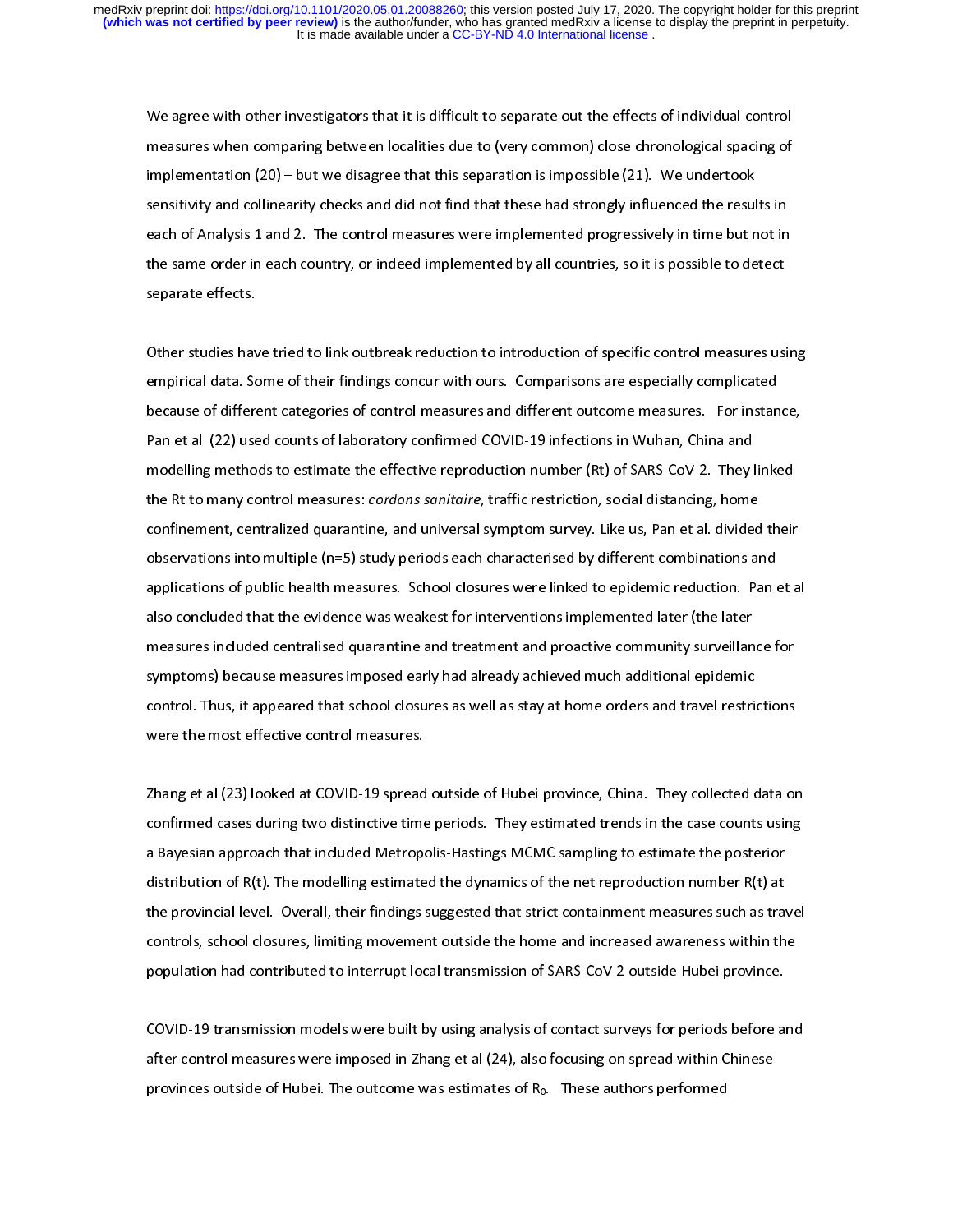generalised linear mixed model regression to account for clustering and potential correlations<br>(multiple contacts such as those in same household exposed to the same index case). The models<br>adjusted for age, gender, type o adjusted for age, gender, type of contact and travel history of individuals. The authors concluded adjusted for age, general, species and and transformer, the authors contact and the authors contact that school closures in<br>isolation were insufficient to prevent or stop a COVID-19 outbreak. Because most early<br>transmissio isolation were insufficient to prevent or stop a COVID-19 outbreak. Because most early<br>transmissions before control measures started occurred between members of the same house<br>stay at home measures were not as important fo In the summanded to prevent to the prevent or stop and the control mention in the same<br>transmissions before control measures started occurred between members of the same<br>stay at home measures were not as important for dise stay at home measures were not as important for disease control, but in contrast, travel restrictions<br>and prohibition of large gatherings did reduce transmissions.<br>It seems likely that many possible combinations of social

stand prohibition of large gatherings did reduce transmissions.<br>It seems likely that many possible combinations of social distancing measures can be effective,<br>although we only tried to analyse the impacts seen in the Euro and problems in the same in the sems likely that many possible combinations of social distant<br>although we only tried to analyse the impacts seen in the Euro<br>may have influenced both our analysis and those of other stu ー<br>「<br>「<br>( It seems many manurary persons remainments in the European context. The order of meas<br>In any have influenced both our analysis and those of other studies (described above) that also tr<br>assess which control measures were mo may have influenced both our analysis and those of other studies (described above) that also tried to<br>assess which control measures were most effective in epidemic reduction. Measures imposed later<br>may seem less effective may seem less effective simply because of their place in the order that they happened (additional<br>may seem less effective simply because of their place in the order that they happened (additional<br>benefits were small after may seem less effective simply because of their place in the order that they happened (additional<br>benefits were small after other measures were put in place). Our analyses indicated that school<br>closures and stopping mass g may seem the simple states is then place in the order that they happened (additional<br>benefits were small after other measures were put in place). Our analyses indicated that school<br>closures and stopping mass gatherings wer closures and stopping mass gatherings were most effective, but we acknowledge that this had to<br>at least somewhat dependent on the order of interventions in Europe. Different measures<br>reinforced and enabled each other: for at least somewhat dependent on the order of interventions in Europe. Different measures<br>reinforced and enabled each other: for instance, there was little incentive to leave home if schools<br>and businesses are already closed reinforced and enabled each other: for instance, there was little incentive to leave home if<br>and businesses are already closed and weather was inclement (as it often is in early spring i<br>when most national lockdowns starte remote a minimization and thereinforced and weather was inclement (as it often is in early spring in Europ<br>when most national lockdowns started). Business and school closures usually preceded stay at<br>home measures in Europ when most national lockdowns started). Business and school closures usually preceded stay at<br>home measures in Europe, so it may not have been possible for data on stay at home orders to be<br>linked to large additional effect when most national lockdowns started). But the constrained strain, preceded stay, and<br>home measures in Europe, so it may not have been possible for data on stay at home orders to<br>linked to large additional effects. This po linked to large additional effects. This potential ordering problem is at least somewhat mitigated for our use of individual lag measures (in timing) from when each intervention was effected. It is all<br>worth noting that ou linked to large and to large and the problem in problem in the minister additional order by our use of individual lag measures (in timing) from when each intervention was effected. It is also worth noting that outside of i by the disturbanding measures (in timing) from their elements content intervention in the lift<br>worth noting that outside of institutional and crowded settings, there is evidence that much if not<br>most COVID-19 transmission worth noting that outside of institutional and crowded class, there is enables that much it is<br>most COVID-19 transmission is within households (25); stay at home orders intensify contact withit<br>households which would be ex households which would be expected to increase household transmission. It could be therefore not<br>surprising that stay at home measures on their own are not very effective outbreak control<br>measures and may not generate larg surprising that stay at home measures on their own are not very effective outbreak control<br>measures and may not generate large additional benefits.<br>Spatiotemporal hierarchical models, like the one we presented, have the ad

surprision of the surprising that states in the measures and may not generate large additional benefits.<br>Spatiotemporal hierarchical models, like the one we presented, have the advantage of being<br>explicitly quantify the pr measures and may need and may examine interests.<br>Spatiotemporal hierarchical models, like the one we preser<br>explicitly quantify the probability that an epidemic may or<br>location. Public health officials may be more inclined د<br>€<br>6 | explicitly quantify the probability that an epidemic may or may not occur at a specific time or<br>location. Public health officials may be more inclined to deploy interventions if the probability of an<br>epidemic exceeds toler location. Public health officials may be more inclined to deploy interventions if the probability of an epidemic exceeds tolerable thresholds. If such thresholds can be clearly measured, ideally, public health decision-makers could agree on the specific epidemic thresholds (i.e. the incidence above health decision-makers could agree on the specific epidemic thresholds (i.e. the incidence above).<br>The incidence above above above above above above above above above above above above above above above above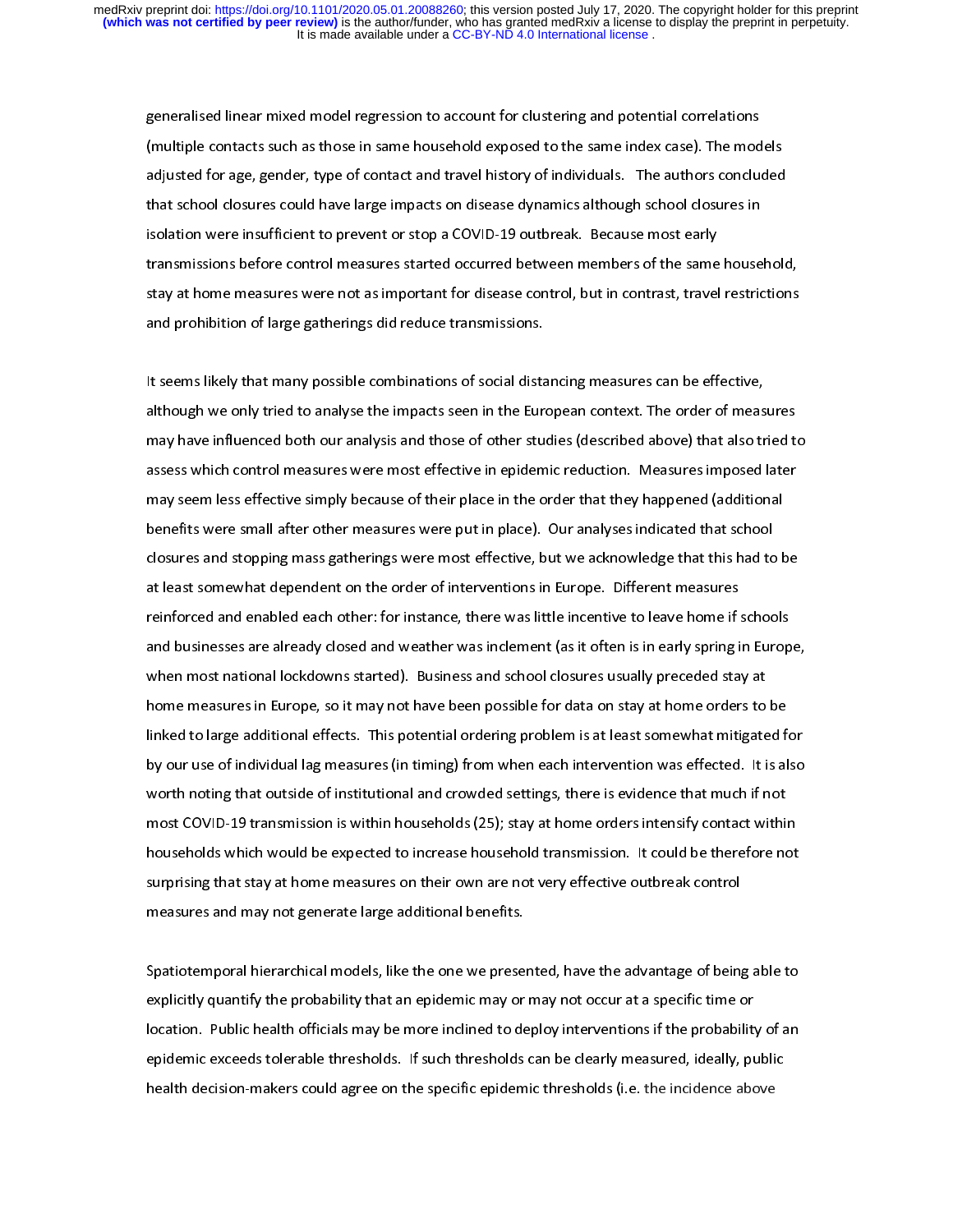decision support.<br>Whether or not school closures are likely to have been important in controlling the spread of<br>epidemic disease is an issue of some debate in both the scientific and lay media. There has been whether or not so<br>epidemic disease<br>uncertainty about י<br>1<br>ג epidemic disease is an issue of some debate in both the scientific and lay media. There has be<br>uncertainty about how beneficial the closing of educational establishments can be on respirat<br>disease transmission (26-28). The epidemic disease is an ideal of some debate in both the scientific and lay media. The scientific and uncertainty about how beneficial the closing of educational establishments can be on respiratory disease transmission (26 disease transmission (26-28). The value of school closures is particularly uncertain for COVID-19<br>given the observation that children have only mild or no symptoms (29). Decline in the<br>infectiousness of the SARS-1 outbreak given the observation that children have only mild or no symptoms (29). Decline in the<br>infectiousness of the SARS-1 outbreak in Hong Kong in 2003 was also a time when many<br>interventions were implemented, including school c infectiousness of the SARS-1 outbreak in Hong Kong in 2003 was also a time when mantinterventions were implemented, including school closures (30), making it hard to diser contributions of each individual measure. In the c interventions were implemented, including school closures (30), making it hard to disent<br>contributions of each individual measure. In the current pandemic, Hong Kong managed<br>substantially reduce the transmissibility of COV interventions of each individual measure. In the current pandemic, Hong Kong managed to<br>substantially reduce the transmissibility of COVID-19 fairly early in the outbreak by a limited nu<br>of interventions one of which was k substantially reduce the transmissibility of COVID-19 fairly early in the outbreak by a limited<br>of interventions one of which was keeping schools closed (31). However, there were other<br>substantial behavioural change in the of interventions one of which was keeping schools closed (31). However, there were other<br>substantial behavioural change in the population at the time coincident with these interventions.<br>Viner and colleagues (26) state "Da substantial behavioural change in the population at the time coincident with these interver<br>Viner and colleagues (26) state "Data from the SARS outbreak in mainland China, Hong Kon<br>Singapore suggest that school closures di Viner and colleagues (26) state "Data from the SARS outbreak in mainland China, Hong Kong, and<br>Singapore suggest that school closures did not contribute to the control of the epidemic". Howeve<br>this is not a valid argument Singapore suggest that school closures did not contribute to the control of the epidemic". Howeve<br>this is not a valid argument against school closures as peak shedding of virus in SARS-CoV was<br>around day 10 whereas peak sh Singapore suggest that school closures as peak shedding of virus in SARS-CoV was<br>around day 10 whereas peak shedding of SARS-CoV-2 is much earlier and possibly before symptoms<br>develop (32-34). In contrast to COVID-19, SARS around day 10 whereas peak shedding of SARS-CoV-2 is much earlier and possibly before sympdovelop (32-34). In contrast to COVID-19, SARS was known to be primarily infectious after ons<br>symptoms when most cases would have be develop (32-34). In contrast to COVID-19, SARS was known to be primarily infectious after onset of<br>symptoms when most cases would have been hospitalised or at least quarantined. Throat swabs<br>from children have shown simila symptoms when most cases would have been hospitalised or at least quarantined. Throat swabs<br>from children have shown similar viral load to those in adults, yet contact tracing studies tend to fin<br>few incidents where transm symptoms in then most cases would be those in adults, yet contact tracing studies tend to f<br>few incidents where transmission occurred from children to adults (35, 36). We cannot resolve th<br>lack of consensus in these lines few incidents where transmission occurred from children to adults (35, 36). We cannot resolve the<br>lack of consensus in these lines of evidence, about how likely children are to pass SARS-COV-2 to<br>adults. What our study als fack of consensus in these lines of evidence, about how likely children are to pass SARS-COV-2 to<br>adults. What our study also does not do is identify which level of school closure has the most<br>benefit whether it is primary adults. What our study also does not do is identify which level of school closure has the most<br>benefit whether it is primary, junior, senior school or even higher education. This will need to be<br>focus of further research. adults. What our study also does not do it is also that the results presented here are based on total closure<br>focus of further research. Note also that the results presented here are based on total closure<br>than schools ope becaus of further research. Note also that the results presented here are based on total closure rather<br>than schools operating completely as normal (with no physical distancing). The utility of social<br>distancing may be muc for further research. Note also that the results presented here are below that the results pairs<br>than schools operating completely as normal (with no physical distancing). The utility of social<br>distancing may be much more than schools operating completely as normal (with no physical distancing). The utility of social<br>distancing may be much more important between adult staff rather than between child pupils; given<br>the body of evidence that s distancing may be much more important between and terms in that between than pupils; given<br>the body of evidence that suggest little SARS-CoV-2 transmission has occurred between children<br>while there is ample evidence of tra while there is ample evidence of transmission between adults (36, 37). Hence, transmission may<br>significantly reduced if adult staff within schools observe social distancing from other adults even<br>pupils do not physical dis significantly reduced if adult staff within schools observe social distancing from other adults even if<br>pupils do not physical distance from each other. It is also possible that reduced school opening suc<br>as three-day week pupils do not physical distance from each other. It is also possible that reduced school opening such as three-day weekends could have worthwhile impacts on the spread of infection (38). as three-day weekends could have worthwhile impacts on the spread of infection (38).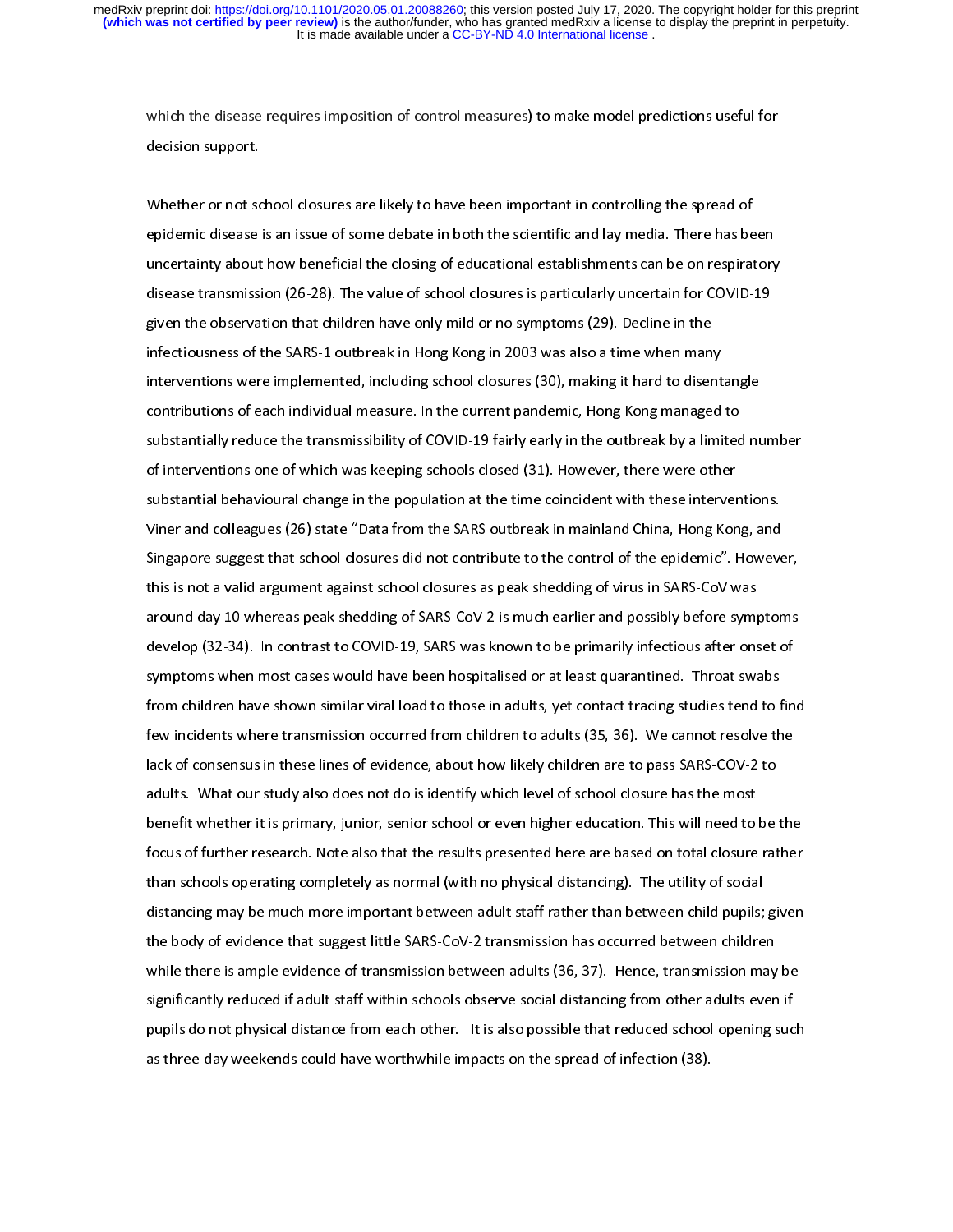The second gratherings (which could be of any size), both public and private gatherings. A 2018 review of the<br>impact of mass gatherings on outbreaks of respiratory infectious disease (39) found that most<br>evidence was linke impact of mass gatherings on outbreaks of respiratory infectious disease (39) found that most<br>evidence was linked to the Islamic Hajj pilgrimage, where most infections were respiratory, main<br>rhinovirus, human coronaviruses impact of mass gamsings on outbreaks of respiratory infections were respiratory, mathinovirus, human coronaviruses and influenza A virus. The evidence for respiratory disease outbreaks arising from other mass gatherings su evidence was linked to the Islamic Hajj pilgrimage, where incremented the Hagpletted, January<br>rhinovirus, human coronaviruses and influenza A virus. The evidence for respiratory disease<br>outbreaks arising from other mass ga rhin and influenzation of the mass gatherings such as music festivals or sporting events is les<br>established, but not absent. Several outbreaks of respiratory infectious disease have been lin<br>open air festivals and other mu established, but not absent. Several outbreaks of respiratory infectious disease have been link<br>open air festivals and other music festivals (39, 40). For instance, during the 2009 influenza sea<br>pandemic influenza A(H1N1)p open air festivals and other music festivals (39, 40). For instance, during the 2009 influenza season<br>pandemic influenza A(H1N1)pdm09 outbreaks were recorded at three of Europe's six largest music<br>festivals, while some 40% pandemic influenza A(H1N1)pdm09 outbreaks were recorded at three of Europe's six largest music<br>festivals, while some 40% of pandemic flu cases that season in Serbia were linked with the Exit mus<br>festival. particulary of the some 40% of pandemic flu cases that season in Serbia were linked with the Exit musifiestival.<br>Festival.<br>The types of business closures are interesting. We established that there was weak collinearity

festival.<br>The types of business closures are interesting. We established that there was weak collinearity<br>between the two types of business closures in the models. However, the stronger association was The type<br>betweer<br>with the |<br>|<br>| The types of business closures in the models. However, the stronger association with the initial business closures. Given that those initial closures were mostly directed at busine<br>where people congregate and have a purpos with the initial business closures. Given that those initial closures were mostly directed at business<br>where people congregate and have a purpose of facilitating socialising (i.e. the hospitality industry)<br>this would sugge where people congregate and have a purpose of facilitating socialising (i.e. the hospitality industry)<br>this would suggest that control measures among these businesses are where the most impact may<br>be had. Although outbreak where people congregate and have a purpose of facilitating comating (i.e. the hoppinal) matter, j.<br>this would suggest that control measures among these businesses are where the most impact may<br>be had. Although outbreaks of the had. Although outbreaks of food poisoning are frequently linked with venues where food is<br>consumed, outbreaks of respiratory infections are much more rarely so. One exception was an<br>outbreak of SARS at a restaurant whe be had although outbreaks of respiratory infections are much more rarely so. One exception was an outbreak of SARS at a restaurant where live palm civets were caged close to customer seating (<br>The link with COVID-19 is pro outbreak of SARS at a restaurant where live palm civets were caged close to customer seating (<br>The link with COVID-19 is probably much less about food and beverage consumption, and simp<br>about time people spend in close pro The link with COVID-19 is probably much less about food and beverage consumption, and simply<br>about time people spend in close proximity to each other. The link with COVID-19 is provided about time people spend in close proximity to each other.<br>Limitations

#### Limitations

Although our study suggests that closures of educational interventions and banning mass gatherings |<br>|<br>|<br>| しんこく Although our study suggests that closure of extended with several observations. Many interventions<br>are the most important measures, this is caveated with several observations. Many interventions<br>were implemented in differe were implemented in different ways and at different points in the local epidemic. For example, in<br>accordance with the IHME assignment, we treated Sweden as a country without school closures<br>because schools for persons unde accordance with the IHME assignment, we treated Sweden as a country without school closures<br>because schools for persons under 16 stayed open, although upper secondary and tertiary education<br>facilities were actually shut in because schools for persons under 16 stayed open, although upper secondary and tertiary educa<br>facilities were actually shut in Sweden from late March 2020 (42). Similarly, the exact timing of<br>restrictions being introduced facilities were actually shut in Sweden from late March 2020 (42). Similarly, the exact timing of restrictions being introduced varied over time in Italy, Spain and between individual federal states in Germany (43). Which types of work places could stay open varied; while the acceptable reasons for being outdoors also varied between countries. Stay at home orders in some countries was an being outdoors also varied between countries. Stay at home orders in some countries was an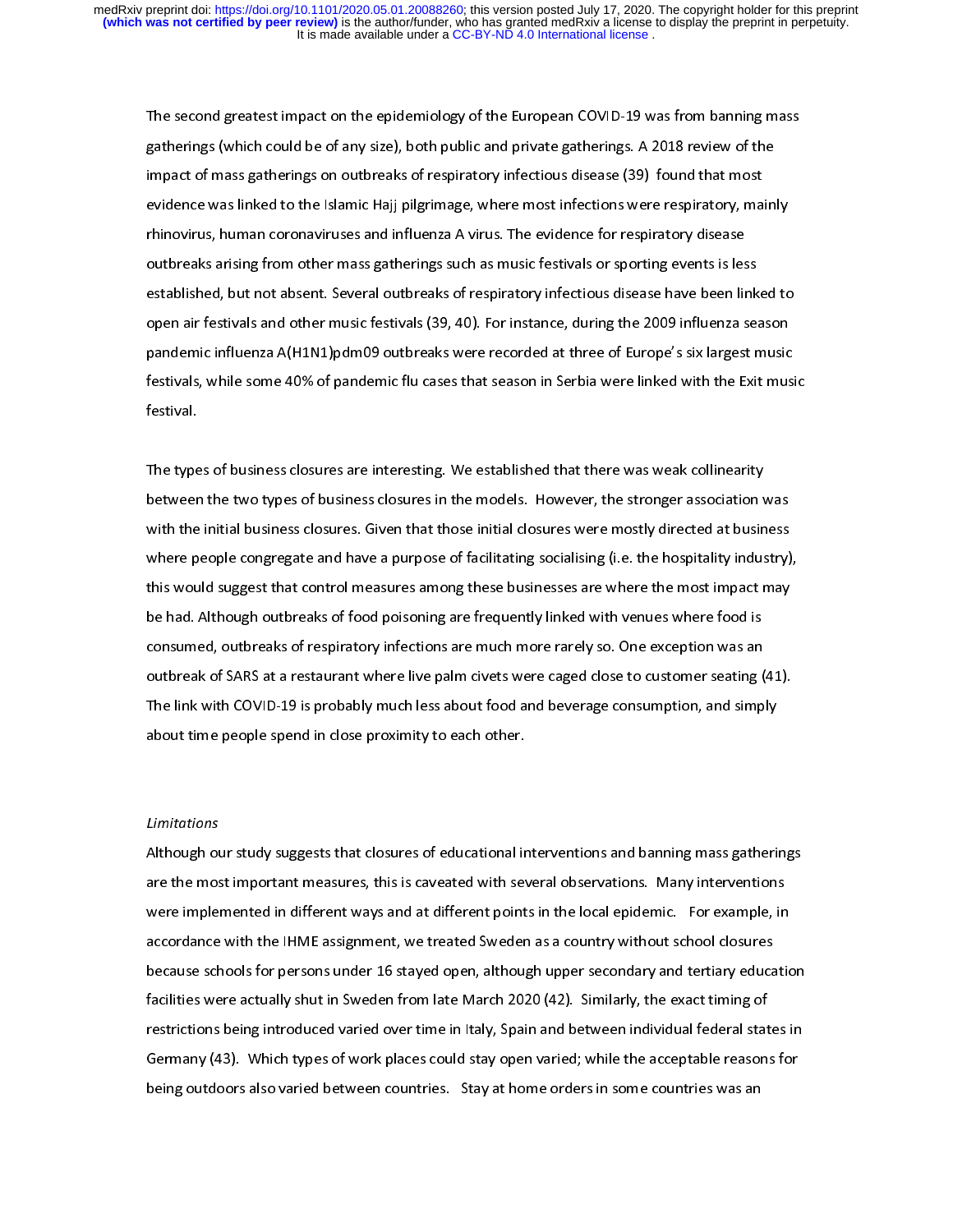advisory but not enforced whilst elsewhere stay-home orders were enforced by police with<br>penalties. In some countries, children could go outside and outdoor exercise was permitted whilst in<br>others either or both might be b performance inters either or both might be banned. In some countries, severe travel restrictions were a separate<br>intervention whilst in others travel bans were a consequence of a stay at home order and could not<br>be identif Intervention whilst in others travel bans were a consequence of a stay at home order and could not<br>be identified separately. Because of this variety in how interventions were implemented and<br>described, the results for the intervention minimum entertion while while the consequence of the identified separately. Because of this variety in how interventions were implemented and described, the results for the potential of stay at home advisories be incriment repeaters, a creater of this random measurement are implemented and<br>described, the results for the potential of stay at home advisories especially may be under-<br>estimated. All models are simplifications of the capture many subtle variations in how control measures were implemented. We acknowledge that<br>lack of direct observation of these variations may have biased our results. capture many subtle variations in the variations in the variations in the variations were implemented. We also<br>control measures were implemented. We also control measures were interested. We also<br>control measure of the set lack of direct observation of these variations may have biased our results.<br><br>**Conclusion**<br>Relaxing stay-at-home orders and allowing reopening of non-essential businesses appeared to be

## Conclusion

(<br>F<br>t (Friedrich the lowest risk measures to relax as part of plans to carefully lift COVID-19 lockdown measures.<br>There is still even now relatively little unclear empirical evidence on the relative value of different<br>interventions. And ye There is still even now relatively little unclear empirical evidence on the relative value of different interventions. And yet, the reasons to implement minimal control measures are compelling, given<br>the social and economic harm linked to tight control measures. Hence, whilst we need to be<br>cautious about using preliminary re interventions. And yet, the reasons to implement minimal control measures in the social and economic harm linked to tight control measures. Hence, whilst we need to be cautious about using preliminary results, public healt cautious about using preliminary results, public health officials will have to use evidence as it<br>emerges rather than expect to wait for a final full view to decide what might be (was) the bes<br>control strategy. Careful mon emerges rather than expect to wait for a final full view to decide what might be (was) the best<br>control strategy. Careful monitoring of how relaxation of each control measure affects control strategy. Careful monitoring of how relaxation of each control measure affects<br>transmissibility of COVID-19 is required and will help to minimise the inevitably imperfect result<br>transmissibility of COVID-19 is requ control strategy. Careful monitoring of the treatment of each control measure affects<br>transmissibility of COVID-19 is required and will help to minimise the inevitably imperfe<br>REFERENCES

### **REFERENCES**

transmissibility of COVID-19<br>transmissibility of COVID-19 is represented and will help to minimise the SARS global health crisis: differentiated legal<br>1. The Jacobs LA. Rights and quarantine during the SARS global health c  $\begin{array}{c} \begin{array}{c} \begin{array}{c} \end{array}\\ \begin{array}{c} \end{array}\\ \begin{array}{c} \end{array}\\ \begin{array}{c} \end{array}\\ \begin{array}{c} \end{array}\\ \begin{array}{c} \end{array}\\ \begin{array}{c} \end{array}\\ \begin{array}{c} \end{array}\\ \begin{array}{c} \end{array}\\ \end{array} \end{array}$  $\begin{bmatrix} 1 \\ 2 \\ 3 \end{bmatrix}$ 

 consciousness in Hong Kong, Shanghai, and Toronto. Law & Society Review. 2007;41(3):511-52.<br>2. Johnson HC, Gossner CM, Colzani E, et al. Potential scenarios for the progression of a COV<br>19 epidemic in the European Union an consciousness in Hong Kong, Shanghai, and Toronto. Law Eventric Liveration Liveration of a CC<br>2. Shanghai in the European Union and the European Economic Area, March 2020. Eurosurveill:<br>2020;25(9):2000202.<br>3. Brooks SK, We

2020;25(9):2000202.<br>
19 Brooks SK, Webster RK, Smith LE, et al. The psychological impact of quarantine and how to<br>
19 Feduce it: Rapid review of the evidence. The Lancet. 2020.<br>
19 Office for Budget Responsibility. Coronav 2020;25(9):2000202.<br>
3. Brooks SK, Webster RK, Smith LE, et al. The psychological impact of quarantine and how to<br>
reduce it: Rapid review of the evidence. The Lancet. 2020.<br>
4. Office for Budget Responsibility. Coronaviru

France International Act and The European of the European of the European of the European of the Scale epidemic outbreaks. Scientific Reports. 2018;8(1):1-9<br>Scale epidemic outbreaks. Scientific Reports. 2018;8(1):1-9<br>6. Ad

nceps, Johnson Home Home Coloration Home Columbian Home Coloration of the progression of a Court of the progres Freduce it: Rapid review of the evidence. The Lancet. 2020.<br>
3. Brooks School and Market Constants School and A. The psychology of the evidence scenario. 2020.<br>
2. Brooks://obr.uk/coronavirus-reference-scenario/.<br>
5. Massa https://obr.uk/coronavirus-reference-scenario/.<br>5. Massaro E, Ganin A, Perra N, Linkov I, Vespignani A. Resilience manager<br>scale epidemic outbreaks. Scientific Reports. 2018;8(1):1-9.<br>6. Adam D. Special report: The simulat Massaro E, Ganin A, Perra N, Linkov I, Ve<br>scale epidemic outbreaks. Scientific Reports. 201<br>6. Adam D. Special report: The simulations<br>2020. Sridhar D, Majumder MS. Modelling the<br>doi:10.1136/bmj.m1567

scale epidemic entertainment in the integration of the simulations driving the 2020.<br>8. Stidhar D, Majumder MS. Modelling the pandemic.<br>8. Stidhar D, Majumder MS. Modelling the pandemic. 6. Adam D. Special report: The simulations driving the world's response to COVID-19. Nature. -----<br>7.<br>doi:10 1. Sridhar D, Majumder Ms. Modelling the pandemic Links Medical Journal 2020;37:000000000000000000000000000000<br>doi:10.1136/bmj.m1567 doi:10.1136/bmj.m1567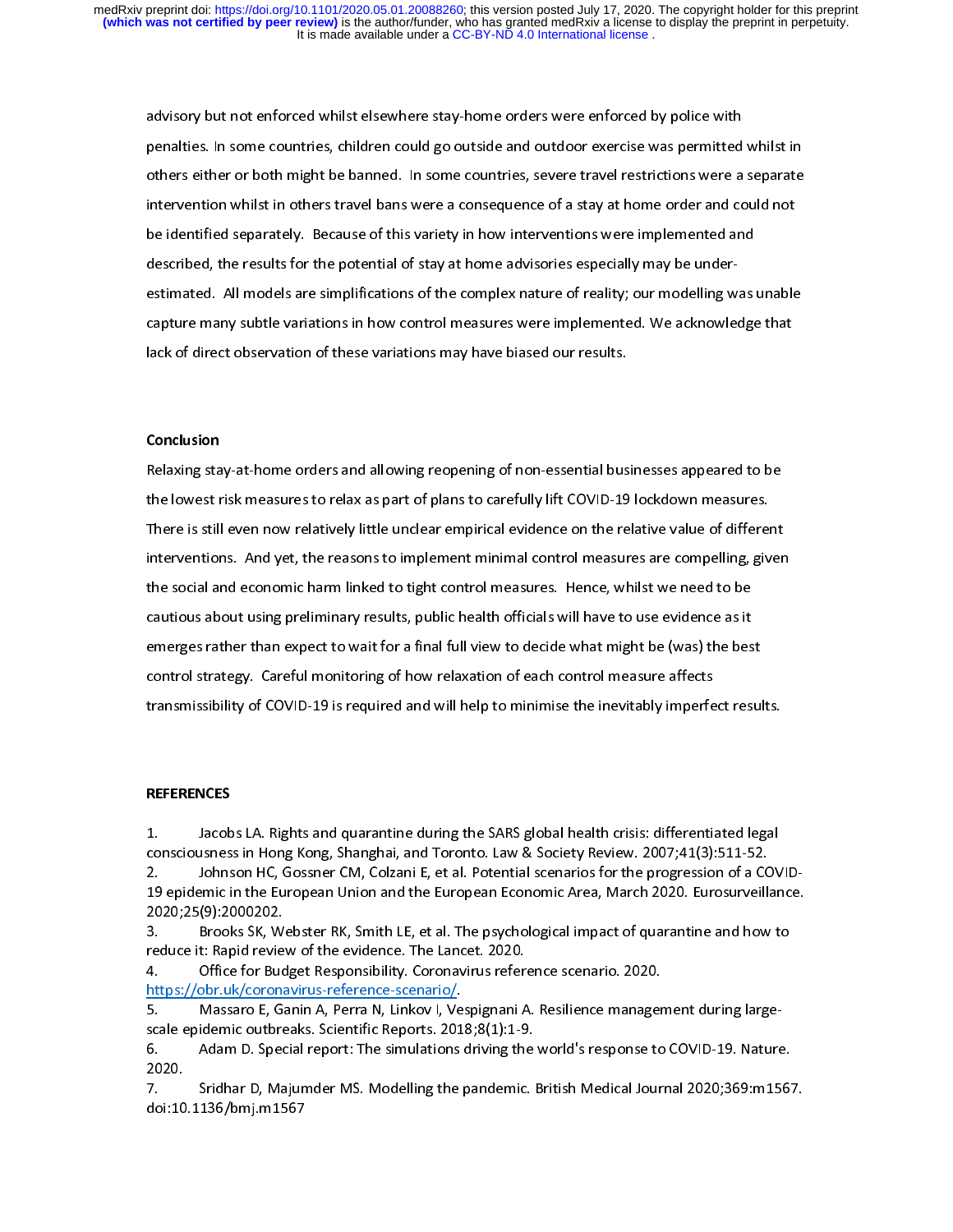8.

8. Borenstein S, Associated Press, 2020 7 April.<br>
9. Andrews C. Predicting the pandemic: mathematical modelling tackles Covid-19. Engi<br>
& Technology. 2020 10 April.<br>
10. McCoy D. Faith in coronavirus modelling is no substi

9. Andrews C. Predicting to<br>
& Technology. 2020 10 April.<br>
10. McCoy D. Faith in coron<br>
Guardian. 2020 10 April.<br>
11. Rosenbaum PR. How to<br>
devices. Annual Review of Statis 8. Technology. 2020 10 April.<br>
9. McCoy D. Faith in coronavirus modelling is no substitute for sound political judgment. The<br>
9. McCoy D. Faith in coronavirus modelling is no substitute for sound political judgment. The<br>
9

10. McCoy D. Faith in corn<br>Guardian. 2020 10 April.<br>11. Rosenbaum PR. How<br>devices. Annual Review of Sta<br>12. Obaromi D. Spatial M<br>Mapping Model: the Bayesiar Guardian. 2020 10 April.<br>11. Bosenbaum PR. How to see more in observational studies: Some new quasi-experimental<br>devices. Annual Review of Statistics and Its Application. 2015;2:21-48.<br>12. Obaromi D. Spatial Modelling of S The Rosenbaum PR. H<br>devices. Annual Review c<br>12. Cobaromi D. Spati<br>Mapping Model: the Bay<br>2019;14(3). doi:10.26717<br>13. Chatterjee S, Hau devices. Annual Review of Statistics and Its Application. 2015;2:21-48.<br>12. Obaromi D. Spatial Modelling of Some Conditional Autoregressive Priors in A Disease<br>Mapping Model: the Bayesian Approach. Biomedical Journal of Sc 12. Obaromi D. Spatial Modelling of Some Conditional Autoregres:<br>Mapping Model: the Bayesian Approach. Biomedical Journal of Scienti:<br>2019;14(3). doi:10.26717.BJSTR.2019.14.002555<br>13. Chatterjee S, Hadi AS. Regression anal Mapping Model: the Bayesian Approach. Biomedical Journal of Scientific & Technical Researcl<br>2019;14(3). doi:10.26717.BJSTR.2019.14.002555<br>13. Chatterjee S, Hadi AS. Regression analysis by example. 4th ed: John Wiley & Sons

2019;14(3). doi:10.26717.BJSTR.2019.14.002555<br>13. Chatterjee S, Hadi AS. Regression analysis by example. 4th ed: John Wiley & Sons; 2015.<br>14. Regorz A. How to interpret a Collinearity Diagnostics table in SPSS. 2020. http: 2019; Chatterjee S, Hadi AS. Regression analysis<br>21. Regorz A. How to interpret a Collinearity<br>2019; Statistik.de/en/collinearity diagnostics table SP:<br>2019. Bi Q, Wu Y, Mei S, et al. Epidemiology and<br>2019; Seases. 2020. 14. Regorz A. How to interpret a Collinearity Diagnostics table in SPSS. 2020. http://www.regression.<br>
13. Bi Q, Wu Y, Mei S, et al. Epidemiology and transmission of COVID-19 in 391 cases and 12<br>
15. Bi Q, Wu Y, Mei S, et

ncov, micclions anong travellers from wanan, emila, 20-20 sandary 2020. Eurosarvemance.<br>2020.21/Ek:2000.023 Statistic.def Collinearity Nei S, et al. Epidemiology and transmission of COVID-19 in 3<br>of their close contacts in Shenzhen, China: a retrospective cohort study. The Land<br>Diseases. 2020.<br>16. Backer JA, Klinkenberg D, Walli 15. Bis Contacts in Shenzhen, China: a retrospective cohort study. The Lancet Infectious<br>Diseases. 2020.<br>16. Backer JA, Klinkenberg D, Wallinga J. Incubation period of 2019 novel coronavirus (2019-<br>16. Backer JA, Klinkenbe Diseases. 2020.<br>16. Backer JA, Klinkenberg D, Wallinga J. Incubation period of 2019 novel coronavirus (201<br>nCoV) infections among travellers from Wuhan, China, 20–28 January 2020. Eurosurveillance.<br>2020;25(5):2000062 16. Backer J<br>nCoV) infections<br>2020;25(5):2000<br>17. Lauer S/<br>19) from public<br>2020;172(9):577

nCoV) infections among travellers from Wuhan, China, 20–28 January 2020. Eurosurveillance.<br>2020;25(5):2000062.<br>17. Lauer SA, Grantz KH, Bi Q, et al. The incubation period of coronavirus disease 2019 (COVI<br>19) from publicly ncov) in the main of the main of the main of the main of the main of the main of the main of the main of the main of the main of the main of the main of the main of the main of the main of the main of the main of the main 17. Lauer SA, Gra<br>19) from publicly repo<br>2020;172(9):577-82.<br>18. Wright O. Pec<br>19. Zhou F, Yu T, COVID-19 in Wuhan,

20. Hisiang S, Allen D, Annan-Phan S, et al. The effect of large-scale anti-contagion policies on the coronavirus (covid-19) pandemic. MedRxiv. 2020. 2020;172(9):577-82.<br>18. Wright O. People told to wait ten days for coronavirus test results. The Times. 2020 May 7.<br>19. Zhou F, Yu T, Du R, et al. Clinical course and risk factors for mortality of adult inpatients with<br>20V COVID-19 in Wuhan, China: a retrospective cohort study. The Lancet. 2020.<br>20. Hsiang S, Allen D, Annan-Phan S, et al. The effect of large-scale anti-contagion pc<br>coronavirus (covid-19) pandemic. MedRxiv. 2020.<br>21. Flaxman 20. Zhou F, Yu T, Du R, et al. Clinical course and risk factors for mortality of adult inpatients with<br>COVID-19 in Wuhan, China: a retrospective cohort study. The Lancet. 2020.<br>20. Hsiang S, Allen D, Annan-Phan S, et al. T COVID-19 in Wuhan, China: a retrospective cohort study. The Lancet. 2020.<br>
20. Hsiang S, Allen D, Annan-Phan S, et al. The effect of large-scale anti-contagion policies on the<br>
coronavirus (covid-19) pandemic. MedRxiv. 202

20. Hislang S, Allen D, Annan-Phan S, et al. The effect of large-scale anti-<br>coronavirus (covid-19) pandemic. MedRxiv. 2020.<br>21. Flaxman S, Mishra S, Gandy A, et al. Estimating the number of infect<br>non-pharmaceutical inter 20. Haxman S, Mishra S, Gandy A, et al. Estimating the number of infections and the impact of<br>21. Haxman S, Mishra S, Gandy A, et al. Estimating the number of infections and the impact of<br>22. Pan A, Liu L, Wang C, et al. A

21. Flaxman S, Mishra S, Gandy A, et al. Estim.<br>non-pharmaceutical interventions on COVID-19 in<br>22. Pan A, Liu L, Wang C, et al. Association of 1<br>of the COVID-19 outbreak in Wuhan, China. Journa<br>23. Zhang J, Litvinova M, W non-pharmaceutical interventions on COVID-19 in 11 European countries. Nature. 2020.<br>22. Pan A, Liu L, Wang C, et al. Association of public health interventions with the epidemiology<br>of the COVID-19 outbreak in Wuhan, Chin non-pharmaceutical in China Islam and the Holidal interventions with the ep<br>of the COVID-19 outbreak in Wuhan, China. Journal of the American Medical Association<br>23. Zhang J, Litvinova M, Wang W, et al. Evolving epidemiolo of the COVID-19 outbreak in Wuhan, China. Journal of the American Medical Association. 2020.<br>23. Pannel J, Litvinova M, Wang W, et al. Evolving epidemiology and transmission dynamics of<br>coronavirus disease 2019 outside Hub 23. Zhang J, Litvinova M, Wang W, et al. Evolving epidemiology and transmission dynamics of the Coronavirus disease 2019 outside Hubei province, China: a descriptive and modelling study. The Lancet Infectious Diseases. 202

23. Coronavirus disease 2019 outside Hubei province, China: a descriptive and modelling study. The<br>Lancet Infectious Diseases. 2020.<br>24. Zhang J, Litvinova M, Liang Y, et al. Changes in contact patterns shape the dynamics Lancet Infectious Diseases. 2020.<br>
24. Zhang J, Litvinova M, Liang Y, et al. Changes in contact patterns shape the dynamics of the<br>
COVID-19 outbreak in China. Science. 2020.<br>
25. Koh WC, Naing L, Rosledzana MA, et al. Wha 24. Zhang J, Litvinova M, Lian<br>COVID-19 outbreak in China. Science<br>25. Koh WC, Naing L, Rosledz<br>A systematic review and meta-ana<br>asymptomatic infection. medRxiv<br>26. Viner RM, Russell SJ, Crok 2001 25. Littung J, Littung J, Littung J, Littunian patterns shipper and systematic or the COVID-19 outbreak in China. Science. 2020.<br>25. Litton WC, Naing L, Rosledzana MA, et al. What do we know about SARS-CoV-2 transmiss

25. Koh WC, Naing L, Rosledzana MA, et<br>A systematic review and meta-analysis of the<br>asymptomatic infection. medRxiv. 2020.<br>26. Viner RM, Russell SJ, Croker H, et al.<br>coronavirus outbreaks including COVID-19: A<br>Health. 2020 25. A systematic review and meta-analysis of the secondary attack rate, serial interval, and<br>asymptomatic infection. medRxiv. 2020.<br>26. Viner RM, Russell SJ, Croker H, et al. School closure and management practices during<br> A systematic review and meta-analysis of the secondary attack rate, serial interval, and 26. Viner RM, Russell SJ, Croker H, et<br>coronavirus outbreaks including COVID-1<br>Health. 2020.<br>27. Cowling BJ, Lau EH, Lam CL, et al<br>Hong Kong. Emerging Infectious Diseases<br>28. Hens N, Ayele GM, Goeyvaerts N

26. Viner RM, Anti-Line, 1928. Visitem of the Unit of the Michael School Health. 2020.<br>27. Cowling BJ, Lau EH, Lam CL, et al. Effects of school closures, 2008 winter influenza seas<br>26. Hens N, Ayele GM, Goeyvaerts N, et al Fractionary 2020.<br>
Coronavirus BJ, Lau EH, Lam CL, et al. Effects of school closures, 2008 winter influenza season,<br>
Hong Kong. Emerging Infectious Diseases. 2008;14(10):1660.<br>
28. Hens N, Ayele GM, Goeyvaerts N, et al. Es 27. Cowlin<br>Hong Kong. Er<br>28. Hens I<br>mixing behavi<br>Infectious Dise<br>29. Shen I 22. Comparison, The Comparison of Closection 2008;14(10):1660.<br>28. Comparison Hens N, Ayele GM, Goeyvaerts N, et al. Estimating the impact of school closure on social<br>28. Comparison of close contact infections in eight Eur Hong Kong. Emerging Inferences and the transmission of close contact infectious Diseases. 2009;9(1):187.<br>Infectious Diseases. 2009;9(1):187.<br>29. Shen K, Yang Y, Wang T, et al. Diagnosis, treatment, a<br>coronavirus infection

mixing behaviour and the transmission of close contact infections in eight European countries. Bl<br>Infectious Diseases. 2009;9(1):187.<br>29. Shen K, Yang Y, Wang T, et al. Diagnosis, treatment, and prevention of 2019 Infectious Diseases. 2009;9(1):187.<br>29. Shen K, Yang Y, Wang T, et al. Diagnosis, treatment, and prevention of 2019 novel<br>coronavirus infection in children: experts' consensus statement. World Journal of Pediatrics. 2020:1 29. Shen K, Yang Y, Wang T, et a<br>coronavirus infection in children: ex<br>9. 20. Coronavirus infection in children: experts' consensus statement. World Journal of Pediatric<br>9. coronavirus infection in children: experts statement. World Journal of Pediatrics. 2020:<br>9.<br>.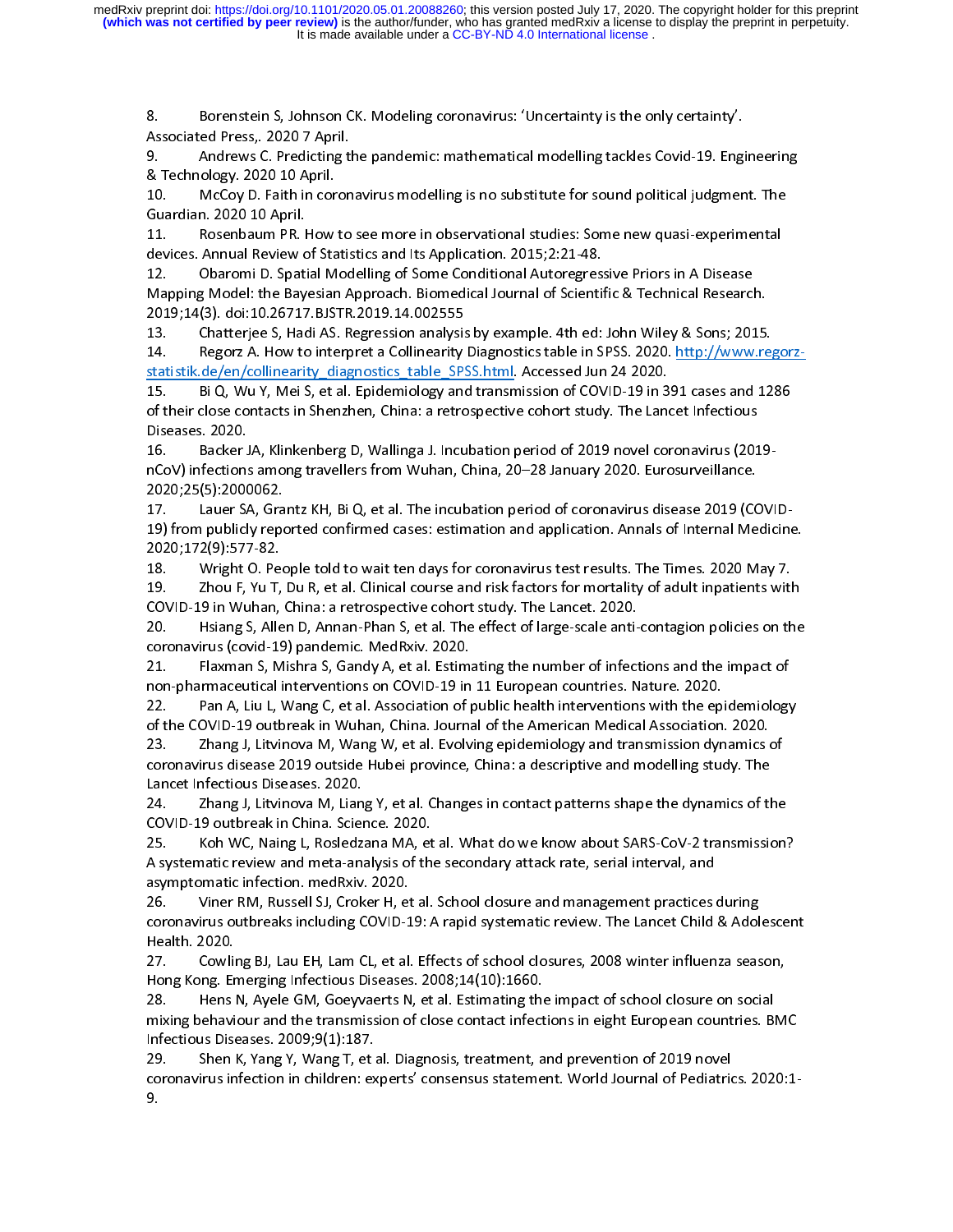30.

in Hong Kong: impact of public health interventions. Science. 2003;300(5627):1961-6.<br>31. Cowling BJ, Ali ST, Ng TW, et al. Impact assessment of non-pharmaceutical interventions<br>against coronavirus disease 2019 and influenz in Hong Kong: Cowling BJ, Ali ST, Ng TW, et al. Impact assessment of non-pharmaceutical interventions of against coronavirus disease 2019 and influenza in Hong Kong: an observational study.<br>
Public Health. 2020.<br>
22. Pan Y

32. Commission Corporation and influenza in Hong Kong: an observational study. The Lancet<br>
2019 Public Health. 2020.<br>
32. Pan Y, Zhang D, Yang P, Poon LL, Wang Q. Viral load of SARS-CoV-2 in clinical samples. The Lancet In againic Health. 2020.<br>
Public Health. 2020.<br>
32. Pan Y, Zhang D, Yang P, Poon LL, Wang Q. Viral load of SARS-CoV-2 in clinical samples. The<br>
Lancet Infectious Diseases. 2020;20(4):411-2.<br>
33. Peiris JSM, Chu C-M, Cheng VC-32. Pan Y, Zhang<br>Lancet Infectious Dis<br>33. Peiris JSM, C<br>outbreak of coronav<br>2003;361(9371):176<br>34. Wei WE, Li Z 22. Pan Y, 2020, 2020, 2020, 2020, 2020, 2020, 2020, 2020, 2020, 2020, 2020, 2020, 2020, 2020, 2020, 2020, 2020, 2020, 2020, 2020, 2020, 2020, 2020, 2020, 2020, 2020, 2020, 2020, 2020, 2020, 2020, 2020, 2020, 2020, 2020, 2 33. Peiris JSM, Chu C-M, Cheng VC-C, et al<br>outbreak of coronavirus-associated SARS pnet<br>2003;361(9371):1767-72.<br>34. Wei WE, Li Z, Chiew CJ, Yong SE, Toh N<br>2—Singapore, January 23–March 16, 2020. Me<br>2020;69(14):411.

outbreak of coronavirus-associated SARS pneumonia: a prospective study. The Lancet.<br>2003;361(9371):1767-72.<br>34. Wei WE, Li Z, Chiew CJ, Yong SE, Toh MP, Lee VJ. Presymptomatic Transmission of SARS-Co<br>2—Singapore, January 2 2003;361(9371):1767-72.<br>34. Wei WE, Li Z, Chiew CJ, Yong SE, Toh MP, Lee VJ. Presymptomatic Transmission of SARS-C<br>2—Singapore, January 23–March 16, 2020. Morbidity and Mortality Weekly Report.<br>2020;69(14):411.<br>35. Boast A 34. Wei WE, Li Z, Chie<br>2—Singapore, January 23-<br>2020;69(14):411.<br>35. Boast A, Munro A,<br>and Child Health2020 22 A<br>36. Viner RM, Mytton

amongst children and adolescents compared with adults: a systematic review and meta-analysis.<br>medRxiv. 2020:27. 26. Viner RM, Mytton OT, Bonell C, et al. Susceptibility to and transmission of COVID-19<br>amongst children and adolescents compared with adults: a systematic review and meta-ana<br>medRxiv. 2020:27. Victoria State government. 35. Boast A, N<br>and Child Health2<br>36. Viner RM,<br>amongst children<br>medRxiv. 2020:27<br>37. Victoria Shttps://education and Child Health2020 22 April.<br>36. Viner RM, Mytton OT, Bonell C, et al. Susceptibility to and transmission of COVID-19<br>amongst children and adolescents compared with adults: a systematic review and meta-analysis.<br> and Children HM, Mytton OT, I<br>amongst children and adolesce<br>medRxiv. 2020:27.<br>37. Victoria State governm<br>https://education.vic.gov.au/pa<br>June 20 2020.

amongst children and adolescents compared with adults: a systematic review and meta-anal<br>medRxiv. 2020:27.<br>37. Victoria State government. Physical distancing, health and hygiene. 2020.<br>https://education.vic.gov.au/parents/ medRxiv. 2020:27.<br>37. Victoria State government. Physical distancing, health and hygiene. 2020.<br>https://education.vic.gov.au/parents/Pages/Physical-distancing,-health-and-hygiene.aspx. Access<br>June 20 2020.<br>38. Cooley PC, B

37. Victoria Sta<br>
https://education.v<br>
June 20 2020.<br>
38. Cooley PC,<br>
distancing and thei<br>
Organization Theor 1112. Internation Antonio, March and Mathematical Alternation (Mathematical Alternation Angle<br>
127. Victoria State Government (Pages/Physical-distancing, health and hygie<br>
38. Cooley PC, Bartsch SM, Brown ST, Wheaton WD, W Hune 20 2020.<br>June 20 2020.<br>38. Cooley PC, Bartsch SM, Brown ST, Wheaton WD, Wagener DK, Lee BY. Weekends as social<br>distancing and their effect on the spread of influenza. Computational and Mathematical<br>Organization Theory Max Cooley<br>
1988. Cooley<br>
distancing and<br>
Organization T<br>
39. Hoang<br>
Reports. 2018;<br>
40. Botelh distancing and their effect on the spread of influenza. Computational and Mathematical<br>Organization Theory. 2016;22(1):71-87.<br>39. Hoang V-T, Gautret P. Infectious diseases and mass gatherings. Current Infectious Disease<br>Re

distancing and theory. 2016;22(1):71-87.<br>
distanciancy of influences on the spatial and Mathematical Andrew Mathematical<br>
distances on the sports. 2018;20(11):44.<br>
40. Botelho-Nevers E, Gautret P. Outbreaks associated to l Organization Theory. 2016;22(1):71-87.<br>
39. Hoang V-T, Gautret P. Infectious diseases and mass gatherings. Current Infectious Disea<br>
Reports. 2018;20(11):44.<br>
40. Botelho-Nevers E, Gautret P. Outbreaks associated to large

Reports. 2018;20(11):44.<br>39. Botelho-Nevers E, Gautret P. Outbreaks associated to large open air festivals, including<br>music festivals, 1980 to 2012. Eurosurveillance. 2013;18(11):20426.<br>31. Wang M, Yan M, Xu H, et al. SARS music festivals, 1980 to 2012. Eurosurveillance. 2013;18(11):20426.<br>41. Wang M, Yan M, Xu H, et al. SARS-CoV infection in a restaurant from palm civet. Emergi<br>Infectious Diseases. 2005;11(12):1860.<br>42. Johnson S. Swedish p 41. Wang M, Yan M, Xu H, et al. SARS-CoV infection in a restaural infectious Diseases. 2005;11(12):1860.<br>1980 - Johnson S. Swedish parents fret as schools stay open amid E<br>Reuters. 27 March 2020.<br>14. Anonymous. How are Ger

Reuters. 27 March 2020.<br>43. Anonymous. How

43. Anonymous. How are Germany's 16 states dealing with the coronavirus pandemic? The Local<br>DE. 19 March 2020.<br>44. Watanabe S. Asymptotic equivalence of Bayes cross validation and widely applicable

ALANDREY Dension S. Swedish parents free<br>
Reuters. 27 March 2020.<br>
43. Anonymous. How are Germany<br>
DE. 19 March 2020.<br>
44. Watanabe S. Asymptotic equiva<br>
information criterion in singular learnin Reuters. 27 March 2020.<br>43. Anonymous. How are Germany's 16 states dealing with the coronavirus pandemic? The<br>DE. 19 March 2020.<br>44. Watanabe S. Asymptotic equivalence of Bayes cross validation and widely applicable<br>inform 43. Anonymous. How<br>DE. 19 March 2020.<br>44. Watanabe S. Asyn<br>information criterion in si<br>2010;11(Dec):3571-94.<br>45. Pettit L. The condi 43. Anonymous. How are Germany's 16 states dealing with the coronavirus pandemic? The Local<br>DE. 19 March 2020.<br>44. Watanabe S. Asymptotic equivalence of Bayes cross validation and widely applicable<br>information criterion in 44. Watanabe S.<br>information criterion<br>2010;11(Dec):3571-9<br>45. Pettit L. The<br>Statistical Society: Se 14. Mathematic entry the S. Asymptotic equivalence of Bayes Cheminate and Wieldy application<br>16. Asymptotic equivalence of Machine Learning Research.<br>16. Association and Wieldy: Series B. (Methodological). 1990;52(1):175-8

2010;11(Dec):3571-94.<br>45. Pettit L. The conditional predictive ordinate for the normal distribution. Journal of the Royal 45. Pettit L. The cor<br>Statistical Society: Serie<br>. 45. Petric L. The conditional prediction ordinate for the normal distribution ordinate for the Royal<br>Statistical Society: Series B (Methodological). 1990;52(1):175-84.  $S_{\text{S}}$  (Society: Series B (Methodological). 1990; $S_{\text{S}}$  (1):175-84.175.175.175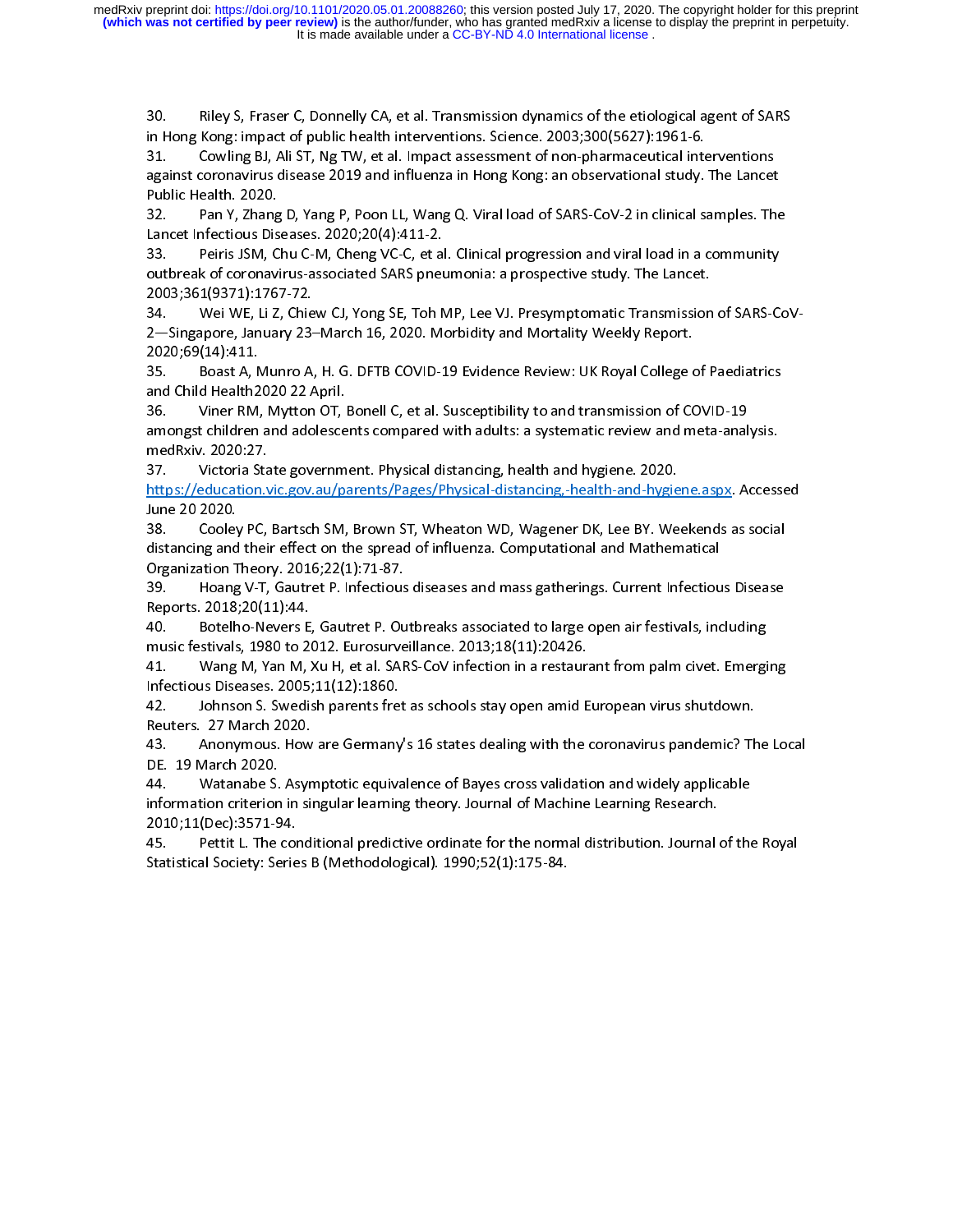|                   | distancing measure across 20 European countries (all dates in 2020). |                                   |                                |                                     | ic 1. mining or estimated start or each country 3 main epidenne and the introduction or social |                          |                                              |
|-------------------|----------------------------------------------------------------------|-----------------------------------|--------------------------------|-------------------------------------|------------------------------------------------------------------------------------------------|--------------------------|----------------------------------------------|
| Country           | Start of main<br>epidemic                                            | Mass<br>gathering<br>restrictions | Initial<br>business<br>closure | Educational<br>facilities<br>closed | Non-essential<br>services<br>closed                                                            | Stay at<br>home<br>order | Face covering<br>encouraged<br>or compulsory |
| Austria           | 26/02                                                                | 10/03                             | 16/03                          | 16/03                               | 16/03                                                                                          | 16/03                    | 06/04                                        |
| Belgium           | 02/03                                                                | 13/03                             | 13/03                          | 14/03                               | 18/03                                                                                          | 18/03                    |                                              |
| <b>Bulgaria</b>   | 12/03                                                                | 13/03                             | 13/03                          | 13/03                               | 13/03                                                                                          | 17/03                    | 30/03                                        |
| Croatia<br>Rep of | 11/03                                                                | 09/03                             | 19/03                          | 16/03                               | 19/03                                                                                          | 17/03                    |                                              |
| Cyprus            | 10/03                                                                | 24/03                             | 24/03                          | 13/03                               | 24/03                                                                                          | 24/03                    |                                              |
| Czech Rep         | 02/03                                                                | 10/03                             | 10/03                          | 10/03                               | 14/03                                                                                          | 16/03                    | 18/03                                        |
| Denmark           | 27/02                                                                | 18/03                             | 18/03                          | 16/03                               |                                                                                                |                          |                                              |
| Estonia           | 11/03                                                                | 13/03                             | 13/03                          | 16/03                               |                                                                                                |                          | 05/04                                        |
| Finland           | 27/02                                                                | 12/03                             | 18/03                          | 18/03                               | 04/04                                                                                          |                          |                                              |
| France            | 26/02                                                                | 04/03                             | 14/03                          | 12/03                               | 14/03                                                                                          | 16/03                    | 05/04                                        |
| Germany           | 26/02                                                                | 22/03                             | 17/03                          | 16/03                               | 23/03                                                                                          | 22/03                    | 01/04                                        |
| Greece            | 05/03                                                                | 08/03                             | 12/03                          | 11/03                               | 22/03                                                                                          | 23/03                    |                                              |
| Hungary           | 05/03                                                                | 12/03                             | 12/03                          | 16/03                               | 16/03                                                                                          | 28/03                    |                                              |
| Ireland           | 04/03                                                                | 12/03                             | 15/03                          | 12/03                               | 24/03                                                                                          | 27/03                    |                                              |
| Italy             | 22/02                                                                | 11/03                             | 11/02                          | 05/03                               | 11/03                                                                                          | 11/03                    | 06/04                                        |
| Latvia            | 08/03                                                                | 13/03                             |                                | 12/03                               |                                                                                                |                          |                                              |
| Lithuania         | 14/03                                                                | 15/03                             | 14/03                          | 16/03                               | 15/03                                                                                          | 15/03                    | 01/04                                        |
| Luxembourg        | 07/03                                                                | 13/03                             | 18/03                          | 16/03                               | 18/03                                                                                          |                          | 20/04                                        |
| Malta             | 08/03                                                                |                                   | 17/03                          | 13/03                               | 23/03                                                                                          |                          |                                              |
| Netherlands       | 28/02                                                                | 10/03                             | 21/03                          | 15/03                               |                                                                                                |                          |                                              |
| Norway            | 27/02                                                                | 12/03                             | 12/03                          | 12/03                               |                                                                                                |                          | 05/04                                        |
| Poland            | 07/03                                                                | 10/03                             | 31/03                          | 12/03                               |                                                                                                | 24/03                    |                                              |
| Portugal          | 03/03                                                                | 19/03                             | 16/03                          | 16/03                               | 19/03                                                                                          | 19/03                    | 16/04                                        |
| Romania           | 04/03                                                                | 06/03                             | 21/03                          | 11/03                               | 21/03                                                                                          | 23/03                    |                                              |
| Slovakia          | 07/03                                                                | 12/03                             | 16/03                          | 12/03                               | 16/03                                                                                          |                          | 14/03                                        |
| Slovenia          | 05/03                                                                | 12/03                             | 15/03                          | 16/03                               | 15/03                                                                                          | 20/03                    | 29/03                                        |
| Spain             | 25/02                                                                | 15/03                             | 15/03                          | 14/03                               | 15/03                                                                                          | 15/03                    | 13/04                                        |
| Sweden            | 27/02                                                                | 11/03                             |                                |                                     |                                                                                                |                          |                                              |
| Switzer'd         | 26/02                                                                | 28/02                             | 16/03                          | 13/03                               | 16/03                                                                                          |                          |                                              |
| UK                | 28/02                                                                | 23/03                             | 20/03                          | 23/03                               | 24/03                                                                                          | 23/03                    |                                              |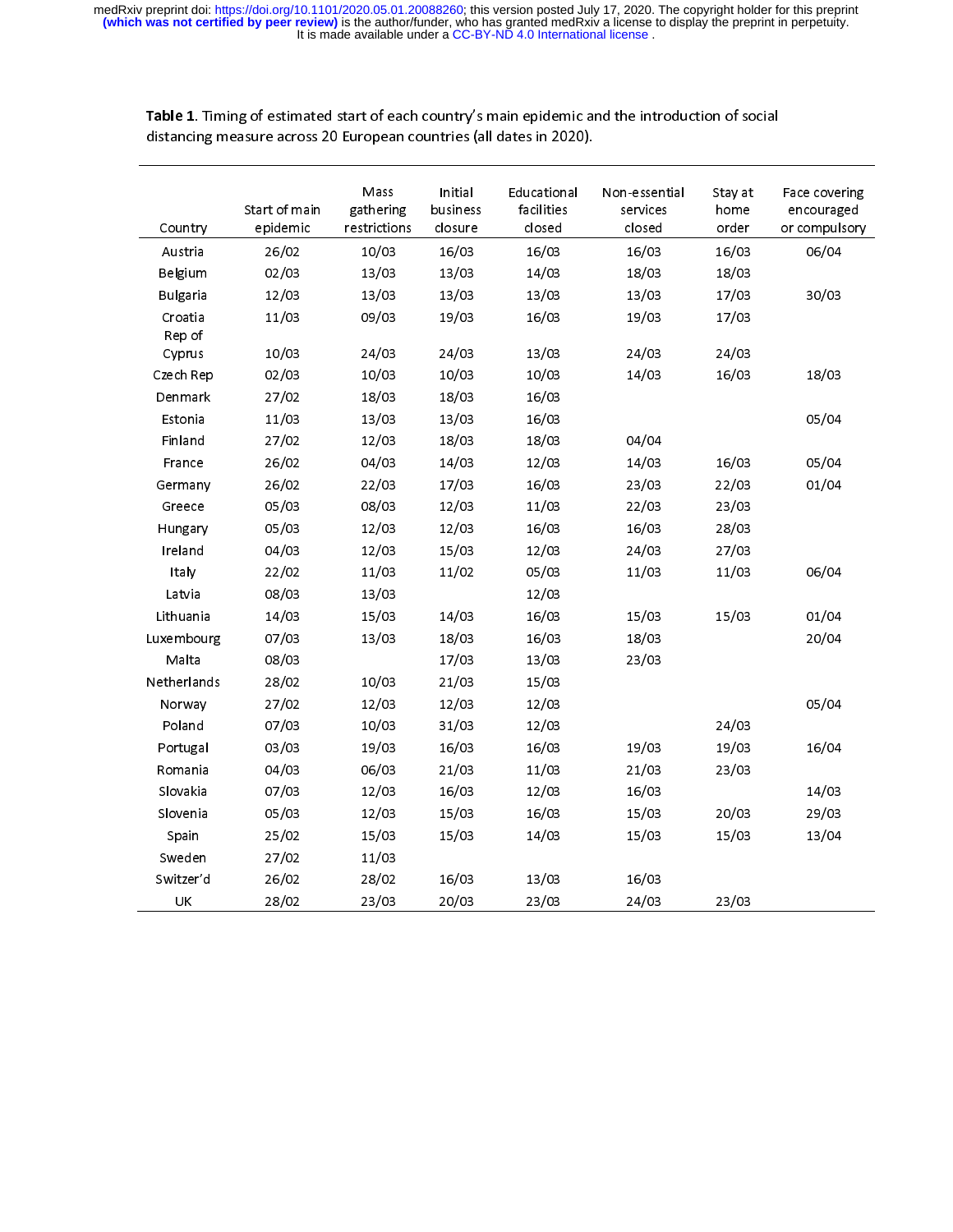| Model  | Deviance Information | Watanabe-Akaike                                                                                                                                                                                | Conditional predictive | Dispersion |
|--------|----------------------|------------------------------------------------------------------------------------------------------------------------------------------------------------------------------------------------|------------------------|------------|
|        | Criterion            | Information Criterion                                                                                                                                                                          | ordinate               |            |
| Cases  | 18009.4              | 18012.6                                                                                                                                                                                        | $-9006.6$              | 1.01       |
| Deaths | 8032.4               | 8035.9                                                                                                                                                                                         | $-4018.4$              | 0.89       |
|        |                      | Notes: The Watanabe-Akaike Information Criterion is described by Watanabe 2010 (44) and was<br>developed to specifically help identify best model fit in Bayesian models. Smaller W-AIC values |                        |            |

Notes: The Watanabe-Akaike Information Criterion is described by Watanabe 2010 (44) and was 18009.4<br>8032.4<br>anabe-Aka<br>ecifically b<br>compared 18012.6<br>18012.6<br>8035.9<br>tion Criterion is describest model fit in Baye ordinate 9) Deaths 8032.4 8035.9 -4018.4 0.89<br>
Notes: The Watanabe-Akaike Information Criterion is described by Watanabe 2010 (44) and was<br>
developed to specifically help identify best model fit in Bayesian models. Smaller W-AIC va **Notes:** The Watanabe-Akaike Information Criterion is described by Watanabe 2010 (44) and was developed to specifically help identify best model fit in Bayesian models. Smaller W-AIC values mean better fit compared to alte **!**<br>c r こ Notes: The Watanabe-Akaike Information Criterion is described by Watanabe 2010 (44) and was<br>developed to specifically help identify best model fit in Bayesian models. Smaller W-AIC values<br>mean better fit compared to altern mean better fit compared to alternative model specifications. The conditional predictive ordinate is a Bayesian diagnostic (45) that detects surprising observations. a Bayesian diagnostic (45) that detects surprising observations.<br>
The conditional predictional predictional predictions of the conditional predictional predictional prediction<br>  $\frac{d}{dt} \int \frac{d\theta}{dt} dt$  and the conditional pre a Bayesian diagnostic (45) that detects surprising observations.<br>The diagnostic surprising observations in the surprising observations.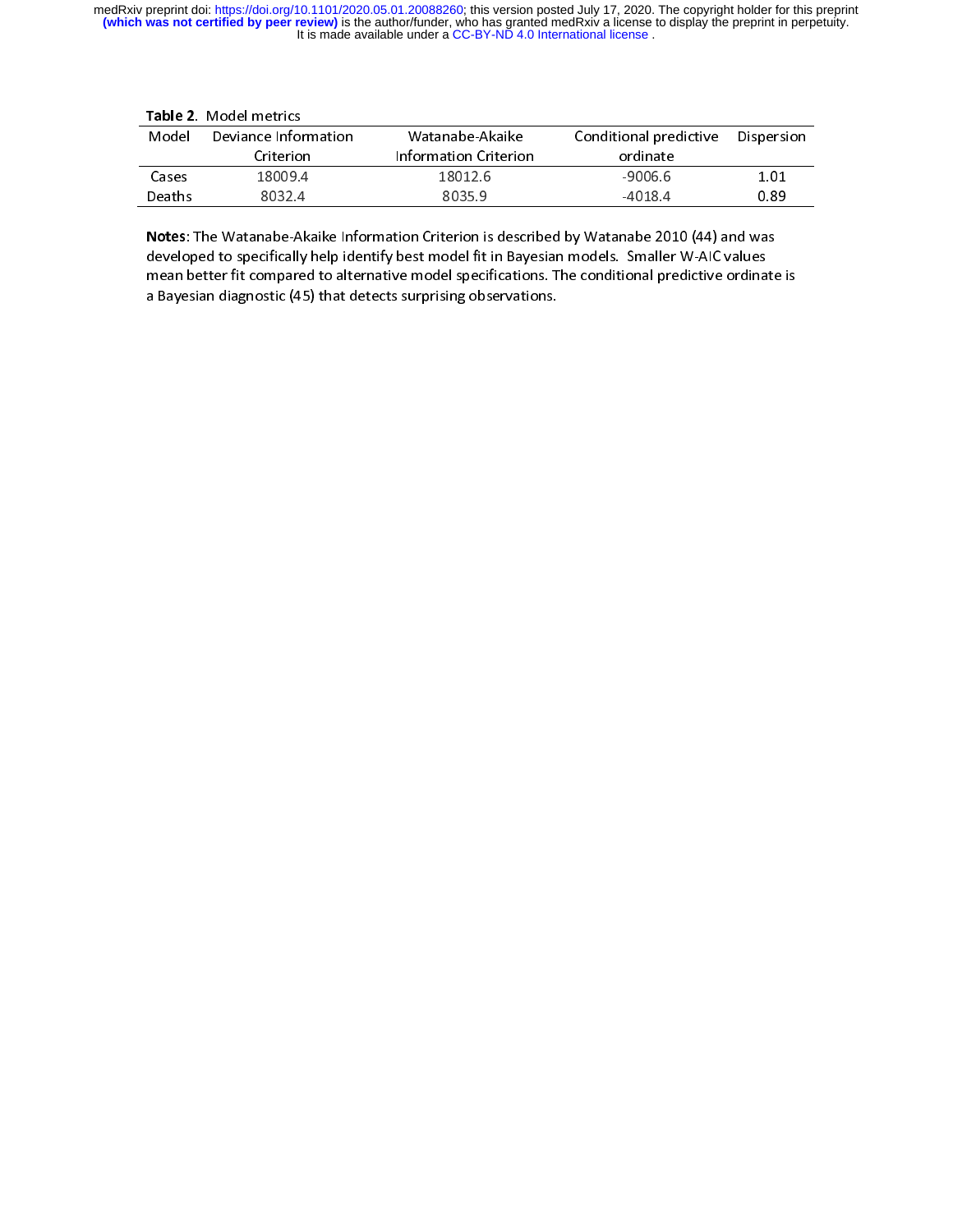| Intervention                            |               | Cases        |               |               | Deaths     |               |        |
|-----------------------------------------|---------------|--------------|---------------|---------------|------------|---------------|--------|
|                                         |               | <b>IRR</b>   | <b>L95%CI</b> | <b>U95%CI</b> | <b>IRR</b> | <b>L95%CI</b> | U95%CI |
| Mass gathering<br>restrictions          | Before        | $\mathbf{1}$ |               |               | 1          |               |        |
|                                         | 1-7 d after   | 1.32         | 1.10          | 1.57          | 0.76       | 0.55          | 1.03   |
|                                         | 8-14 d after  | 1.13         | 0.88          | 1.43          | 0.58       | 0.41          | 0.84   |
|                                         | 15-21 d after | 0.99         | 0.73          | 1.34          | 0.59       | 0.38          | 0.92   |
|                                         | 22-28 d after | 0.80         | 0.56          | 1.15          | 0.56       | 0.33          | 0.93   |
|                                         | 29-35 d after | 0.74         | 0.48          | 1.13          | 0.50       | 0.28          | 0.91   |
|                                         | 36+d after    | 0.66         | 0.40          | 1.09          | 0.49       | 0.25          | 0.98   |
| Initial business<br>closures            | <b>Before</b> | 1            |               |               | 1          |               |        |
|                                         | 1-7 d after   | 1.18         | 0.96          | 1.46          | 1.07       | 0.80          | 1.43   |
|                                         | 8-14 d after  | 0.87         | 0.66          | 1.15          | 1.07       | 0.75          | 1.54   |
|                                         | 15-21 d after | 0.69         | 0.49          | 0.96          | 0.72       | 0.47          | 1.11   |
|                                         | 22-28 d after | 0.61         | 0.41          | 0.91          | 0.50       | 0.29          | 0.83   |
|                                         | 29-35 d after | 0.47         | 0.29          | 0.76          | 0.42       | 0.22          | 0.77   |
|                                         | 36+d after    | 0.32         | 0.18          | 0.56          | 0.37       | 0.18          | 0.77   |
| <b>Educational facilities</b><br>closed | Before        | 1            |               |               | 1          |               |        |
|                                         | 1-7 d after   | 1.47         | 1.22          | 1.79          | 2.51       | 1.89          | 3.34   |
|                                         | 8-14 d after  | 1.38         | 1.05          | 1.80          | 3.14       | 2.14          | 4.62   |
|                                         | 15-21 d after | 0.95         | 0.67          | 1.33          | 2.76       | 1.74          | 4.36   |
|                                         | 22-28 d after | 0.52         | 0.35          | 0.78          | 2.02       | 1.19          | 3.43   |
|                                         | 29-35 d after | 0.26         | 0.16          | 0.42          | 1.10       | 0.60          | 2.01   |
|                                         | 36+d after    | 0.14         | 0.08          | 0.25          | 0.55       | 0.28          | 1.10   |
| Non-essential services<br>closed        | <b>Before</b> | 1            |               |               | 1          |               |        |
|                                         | 1-7 d after   | 1.14         | 0.92          | 1.41          | 1.40       | 1.03          | 1.90   |
|                                         | 8-14 d after  | 1.15         | 0.90          | 1.47          | 1.41       | 1.00          | 1.97   |
|                                         | 15-21 d after | 1.02         | 0.78          | 1.33          | 1.42       | 0.99          | 2.03   |
|                                         | 22-28 d after | 0.83         | 0.60          | 1.13          | 1.44       | 0.95          | 2.17   |
|                                         | 29-35 d after | 0.76         | 0.52          | 1.10          | 1.04       | 0.65          | 1.68   |
|                                         | 36+d after    | 0.76         | 0.46          | 1.26          | 0.77       | 0.42          | 1.39   |
| Stay at home advisory                   | Before        | $\mathbf{1}$ |               |               | 1          |               |        |
|                                         | 1-7 d after   | 1.19         | 0.97          | 1.47          | 1.30       | 0.96          | 1.76   |
|                                         | 8-14 d after  | 1.95         | 1.56          | 2.44          | 2.01       | 1.45          | 2.77   |
|                                         | 15-21 d after | 2.28         | 1.79          | 2.90          | 2.23       | 1.58          | 3.14   |
|                                         | 22-28 d after | 2.55         | 1.94          | 3.35          | 1.99       | 1.36          | 2.89   |
|                                         | 29-35 d after | 2.49         | 1.78          | 3.48          | 1.84       | 1.19          | 2.83   |
|                                         | 36+d after    | 2.39         | 1.49          | 3.84          | 1.21       | 0.70          | 2.10   |
| Days from epidemic<br>start             | per day       | 1.14         | 1.12          | 1.15          | 1.17       | 1.15          | 1.19   |
|                                         |               |              |               |               |            |               |        |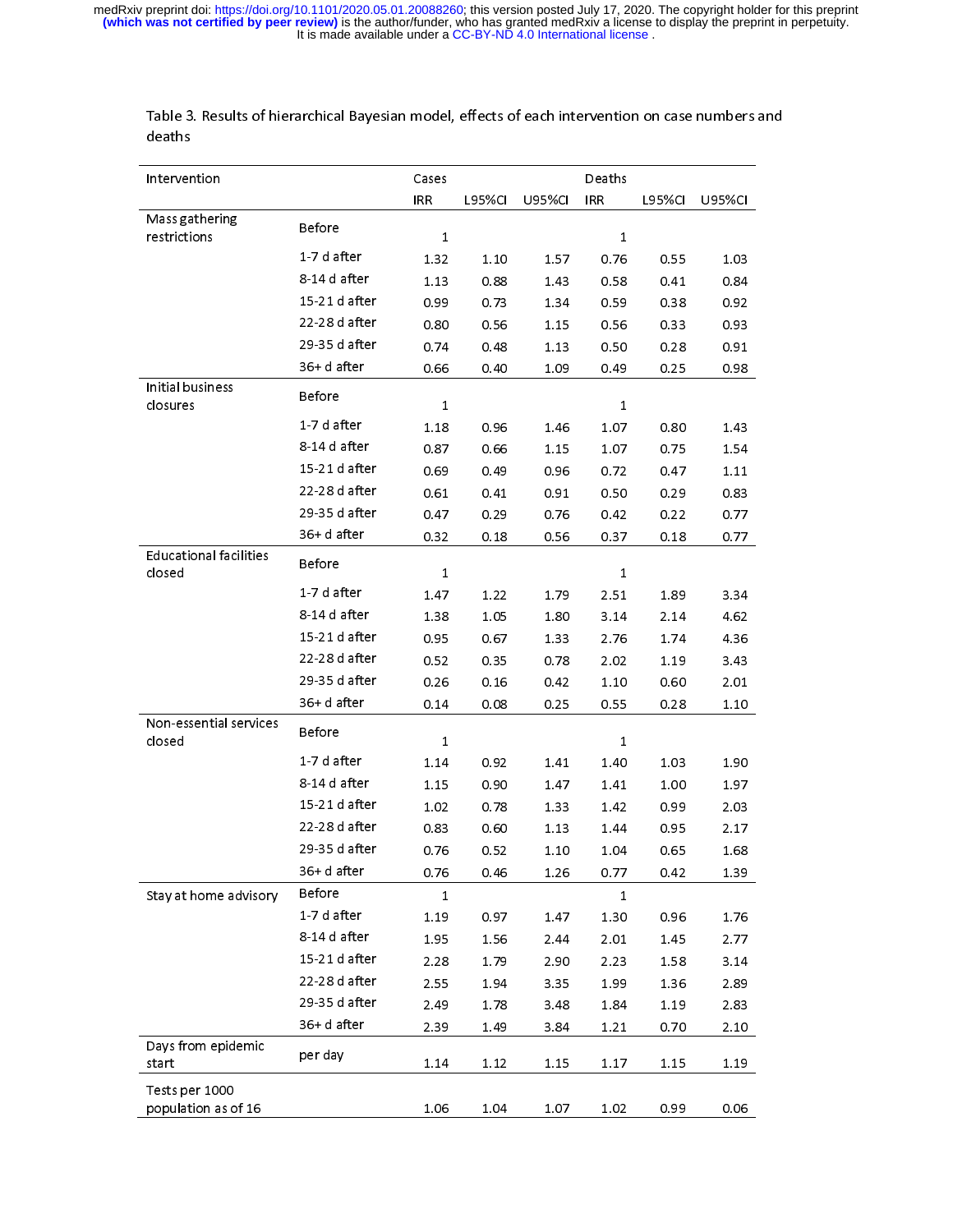| Apr                |      |      |      |      |      |      |
|--------------------|------|------|------|------|------|------|
| Random effects     |      |      |      |      |      |      |
| Country (Variance) | 0.26 | 0.15 | 0.46 | 1.19 | 0.70 | 2.03 |

 $\frac{1}{2}$ Note: IRR = Incident Risk Ratio. The IRR is generated by exponentiating the results of the model raw<br>outputs which were generated in a default log scale. outputs which were generated in a default log scale.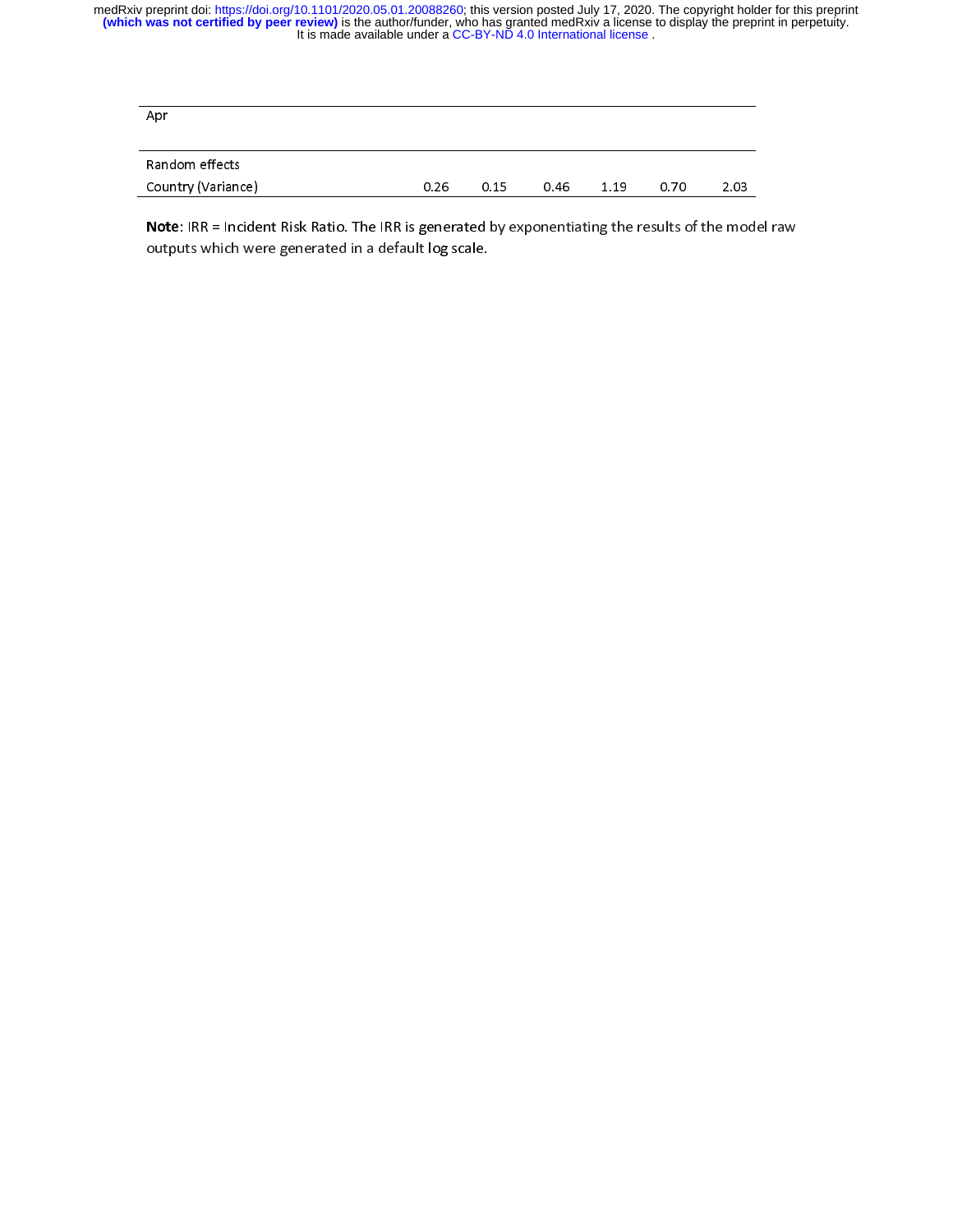|          | Model                         | Log likelihood | Change         |
|----------|-------------------------------|----------------|----------------|
| Cases    | Full model                    | $-9081$        |                |
| Excluded | Mass gathering restrictions   | $-9096$        | $-15$          |
|          | Initial business closures     | -9097          | $-16$          |
|          | educational facilities closed | $-9157$        | $-76$          |
|          | non-essential services closed | -9085          | $\overline{4}$ |
|          | Stay at home advisory         | $-9112$        | $-31$          |
|          | Face coverings                | $-9109$        | $-28$          |
|          | All interventions             | $-9617$        | -536           |
| Deaths   | Full model                    | $-4096$        |                |
| Excluded | Mass gathering restrictions   | 4101           | $-5$           |
|          | Initial business closures     | -4109          | $-13$          |
|          | educational facilities closed | -4163          | -66            |
|          | non-essential services closed | -4104          | -8             |
|          | Stay at home advisory         | -4113          | $-17$          |
|          | Face coverings                | -4100          | $\overline{4}$ |
|          | All interventions             | -4569          | $-472$         |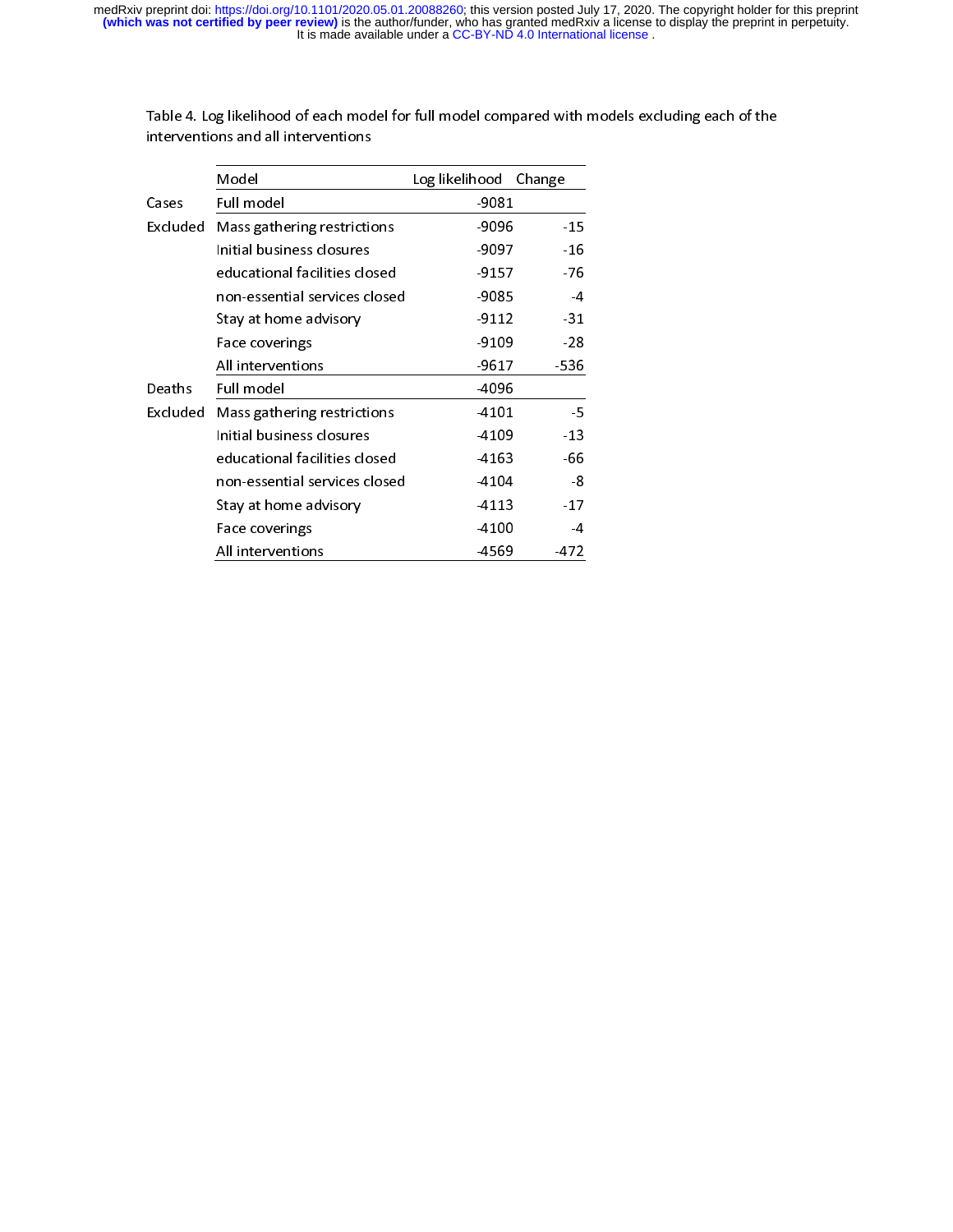Figure 1. Incidence Rate Ratios (cases) following implementation of country level non-

pharmaceutical control measure and daily reported COVID 19 case numbers in 30 European<br>countries.<br>Figure 2. Incidence Rate Ratios (deaths) following implementation of country level non-<br>pharmaceutical control measure and d Figure 2. Incidence Rate Ratios (deaths) following implementation of country level non-

Figure 3. Comparison of predicted daily reports of case numbers of COVID-19 with seven day rolling |<br>|}<br>|} pharmaceutical control measure and daily reports of case numbers of COVID-19 with seven day rolling<br>average actual numbers across 30 European countries.<br>Figure 4. Comparison of predicted daily numbers of reports of deaths |<br>| a<br>|

rolling average actual numbers across 30 European countries. average actual numbers across 30 European countries.<br>Figure 4. Comparison of predicted daily numbers of reports of deaths COVID-19 with seven day<br>rolling average actual numbers across 30 European countries.<br>Figure 5. Poste

Figure 4. Comparison of predicted daily numbers of rep<br>rolling average actual numbers across 30 European cou<br>Figure 5. Posterior mean of the country-specific risk rati<br>posterior probability of exceeding one COVID-19 B) cas |<br>|<br>|<br>| Figure 5. Posterior mean of the country-specific risk ratio of COVID-19 A) cases and C) deaths; and posterior probability of exceeding one COVID-19 B) case or D) death. |<br>|} Figure 5. Posterior mean of the country-specific risk ratio of COVID-15 A) cases and C) deaths, and posterior probability of exceeding one COVID-19 B) case or D) death. posterior probability of exceeding one COVID-19 B) case or D) death.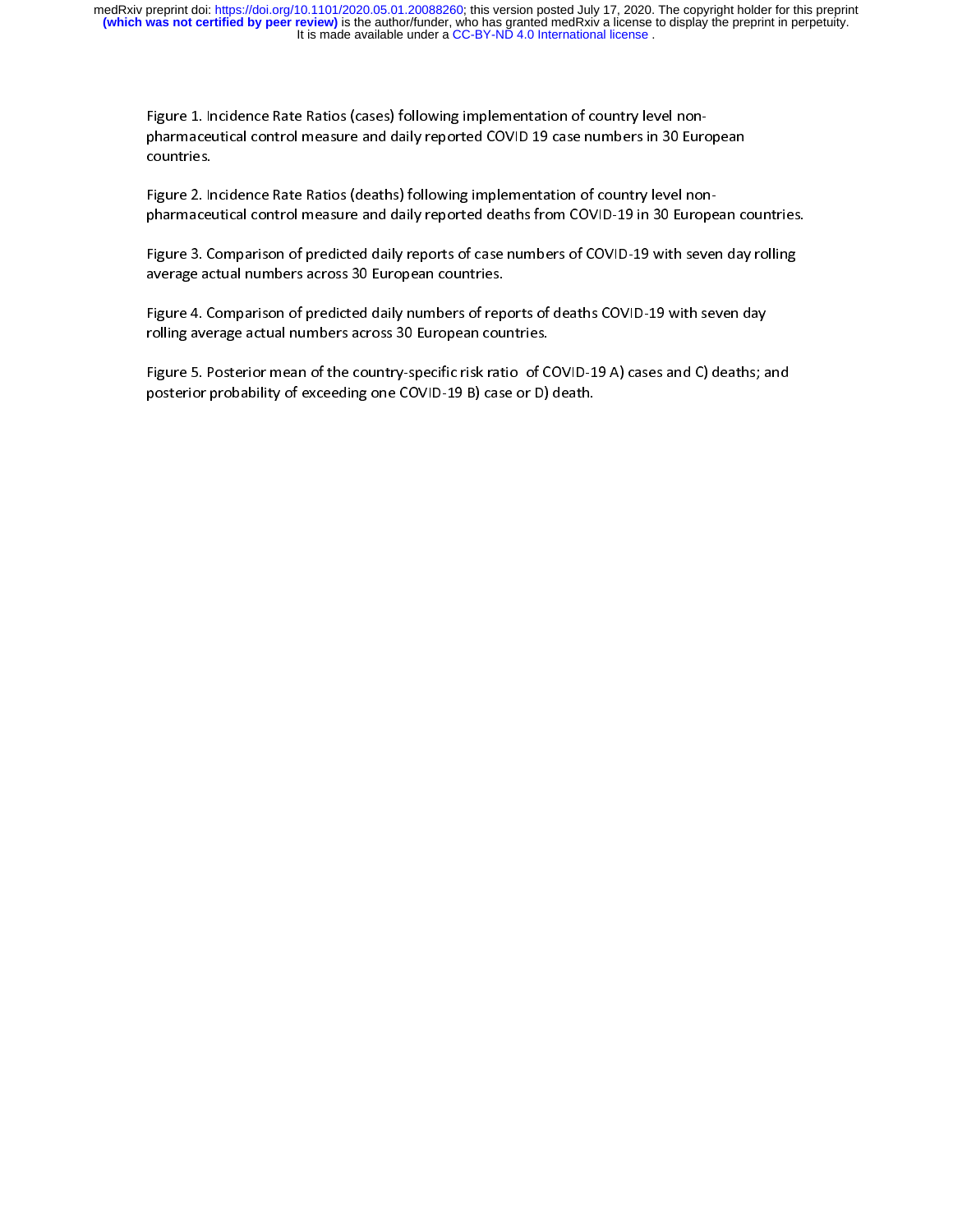

Figure 1. Incidence Rate Ratios (cases) following implementation of country level nonpharmaceutical control measure and daily reported COVID 19 case numbers in 30 European countries.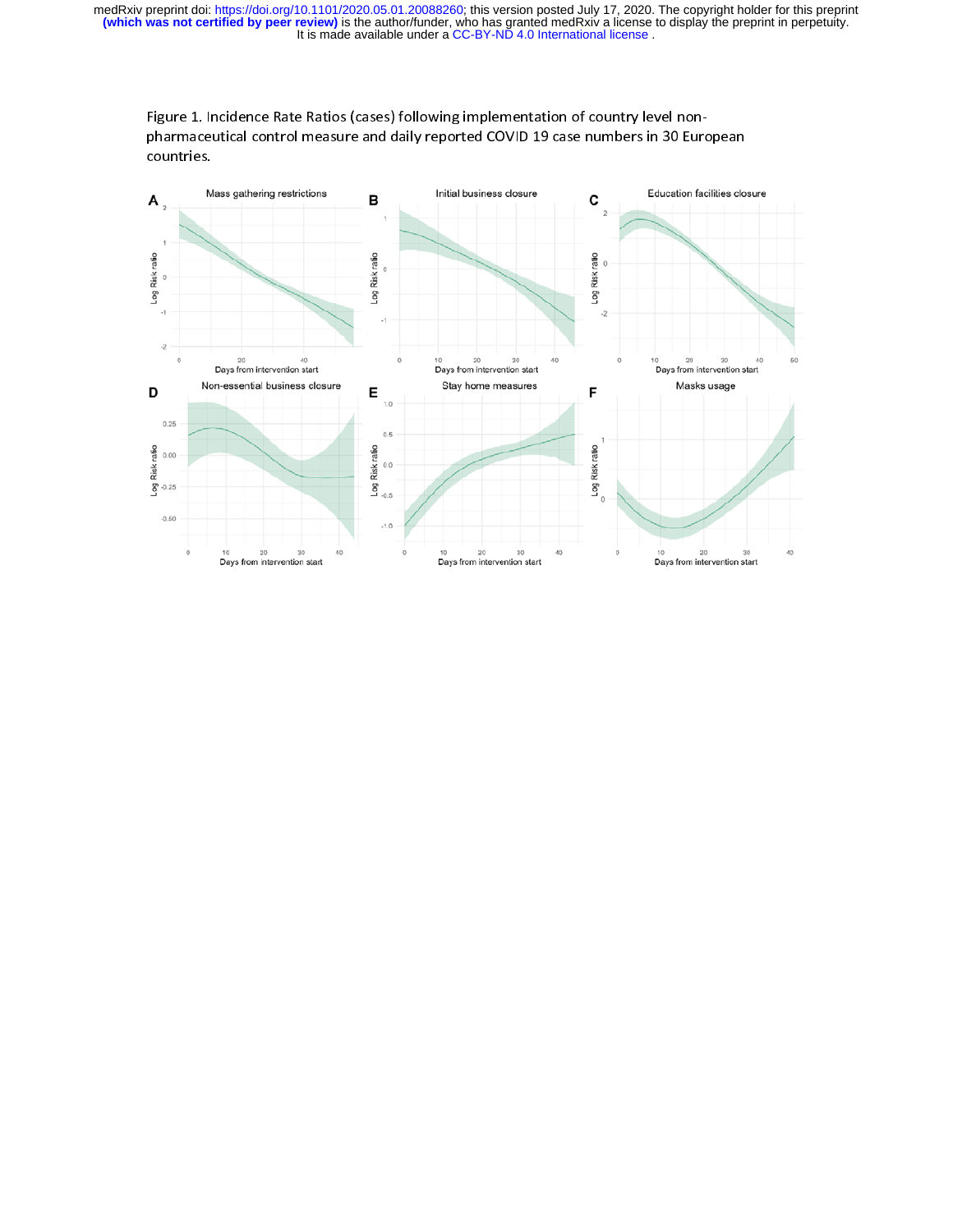

Figure 2. Incidence Rate Ratios (deaths) following implementation of country level nonpharmaceutical control measure and daily reported deaths from COVID-19 in 30 European countries.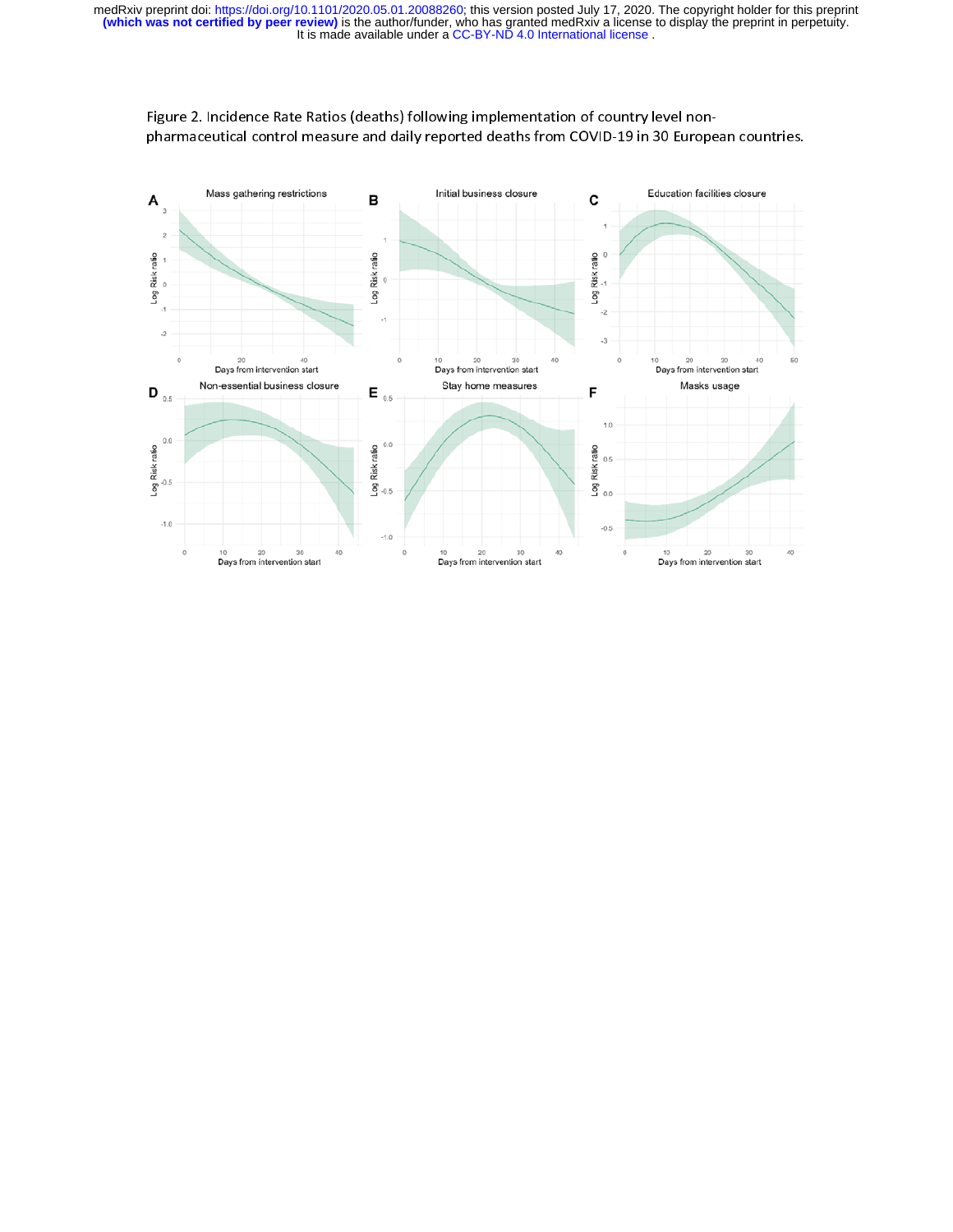

Figure 3. Comparison of predicted daily reports of case numbers of COVID-19 with seven day rolling average actual numbers across 30 European countries.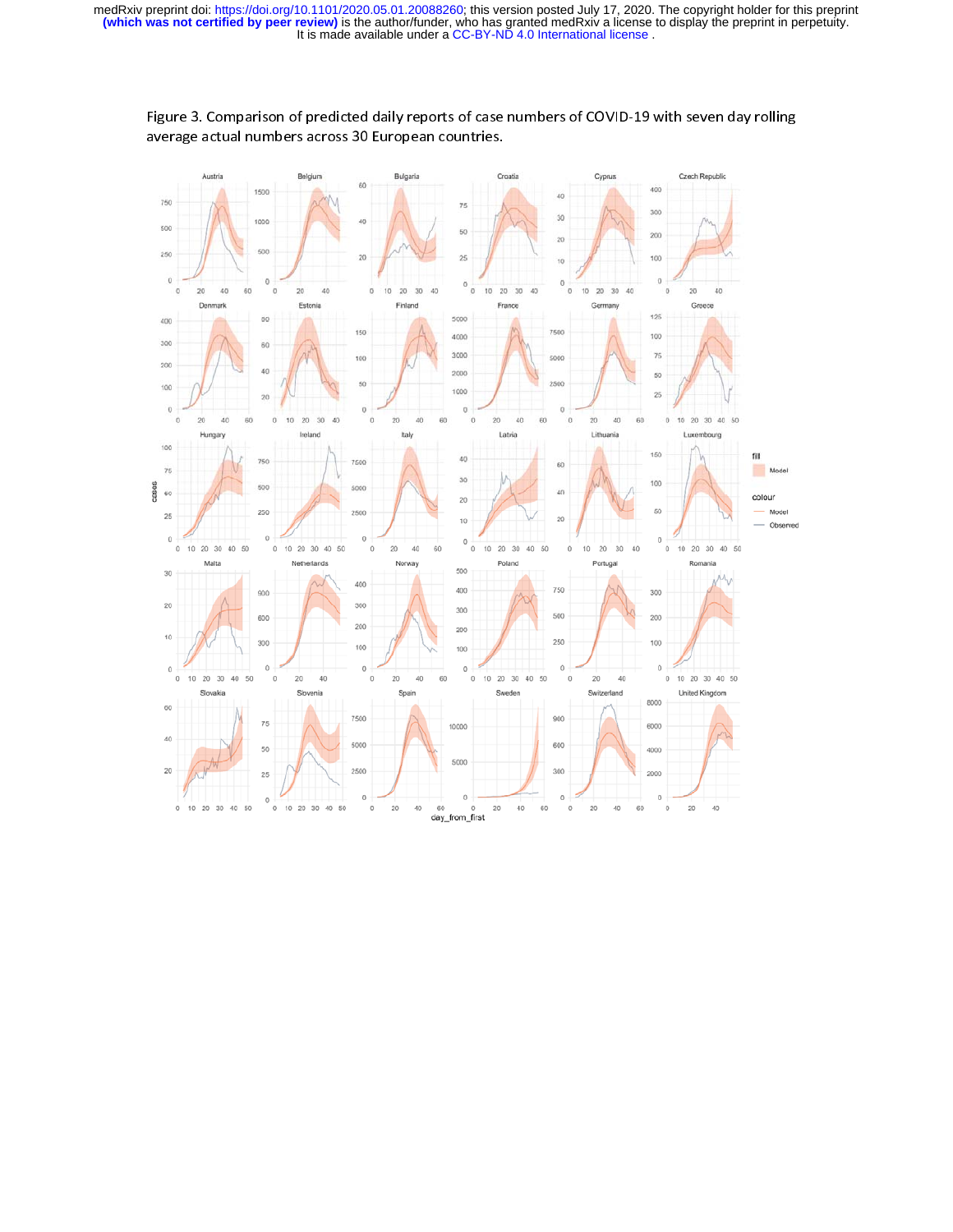

Figure 4. Comparison of predicted daily numbers of reports of deaths COVID-19 with seven day rolling average actual numbers across 30 European countries.